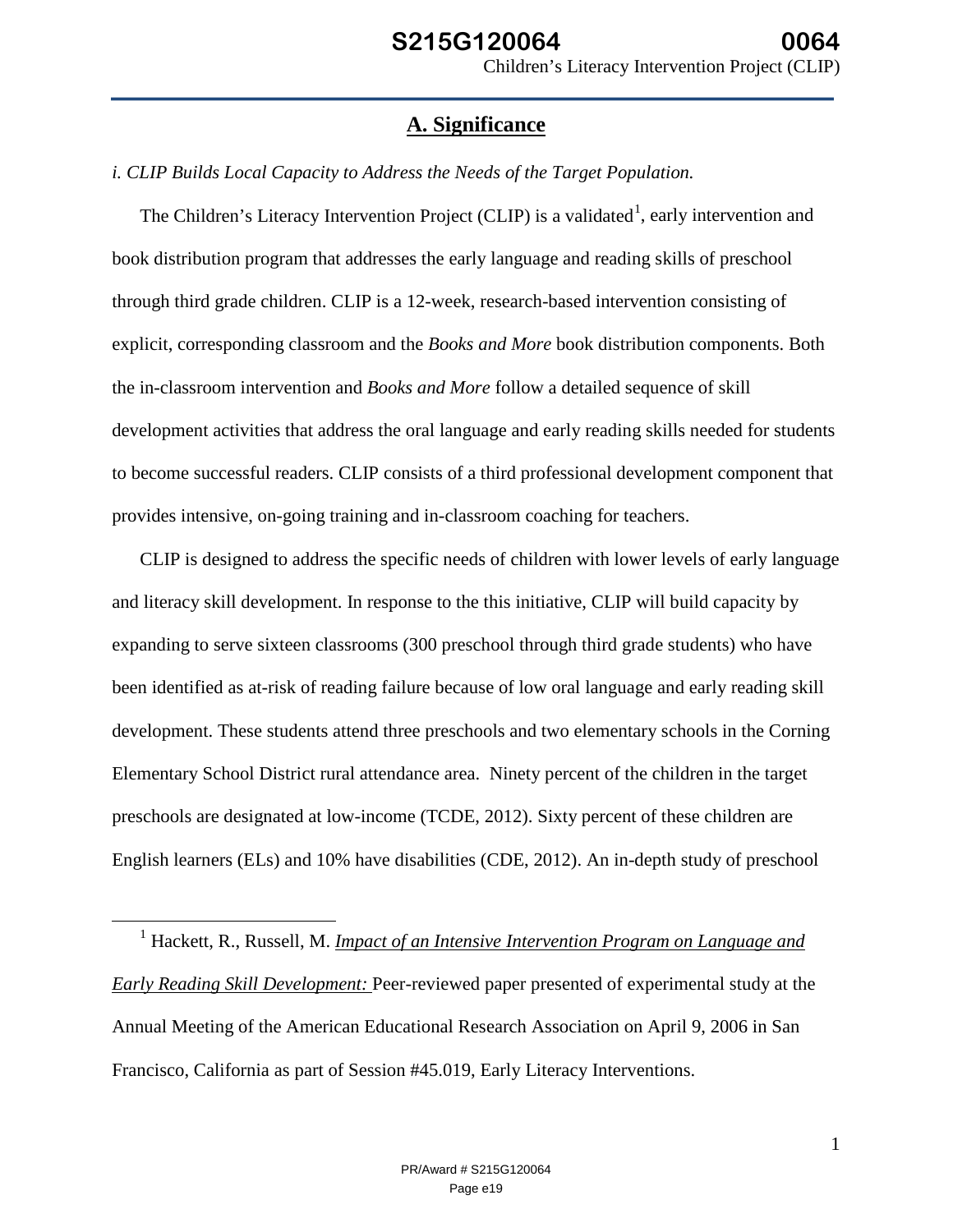students shows that over 80% of them score in the lowest quartile in oral language, letter knowledge, and phonological awareness (University of Virginia, 2011). Low levels of oral language are correlated to lower levels of parent education and corresponding limited parentchild interaction (Neuman, 2007). Research informs us that children entering kindergarten who do not possess the prerequisite skills related to oral language, print awareness, and phonological processing are likely to experience trouble learning to read and are more likely to experience high levels of educational failure (Lyon, 2010). Furthermore, students who experience early difficulties in learning to read usually do not catch-up to their peers in reading (Torgesen, Wagner, Rashotte, Alexander, & Conroy, 2005). There is a positive correlation between early reading difficulties and lower academic performance (Whitehurst & Lonigan, 2002).

Both target elementary schools are officially designated as low performing schools and have

been placed in Program Improvement School by the California State Department of Education. Eighty-four percent of the K-3 students in the target schools are designated as low-income and qualify for free/reduced lunch (CDE, 2012). Over fifty percent of the K-3 students are not proficient in reading, and 24% are rated "far below basic" in their

CLIP has consistently demonstrated that children in the program statistically outperform (p<.05) similar non-participating children on oral language and early literacy measures. The research validating CLIP includes two experimental, peer-reviewed studies presented at America Educational Research Association.

reading and language skills (STAR Testing Results, 2011). Fully one-third of the students are designated English Language Learners lacking the basic language skills to be able to access much of the curriculum. Many of these students are children of migrant farm workers.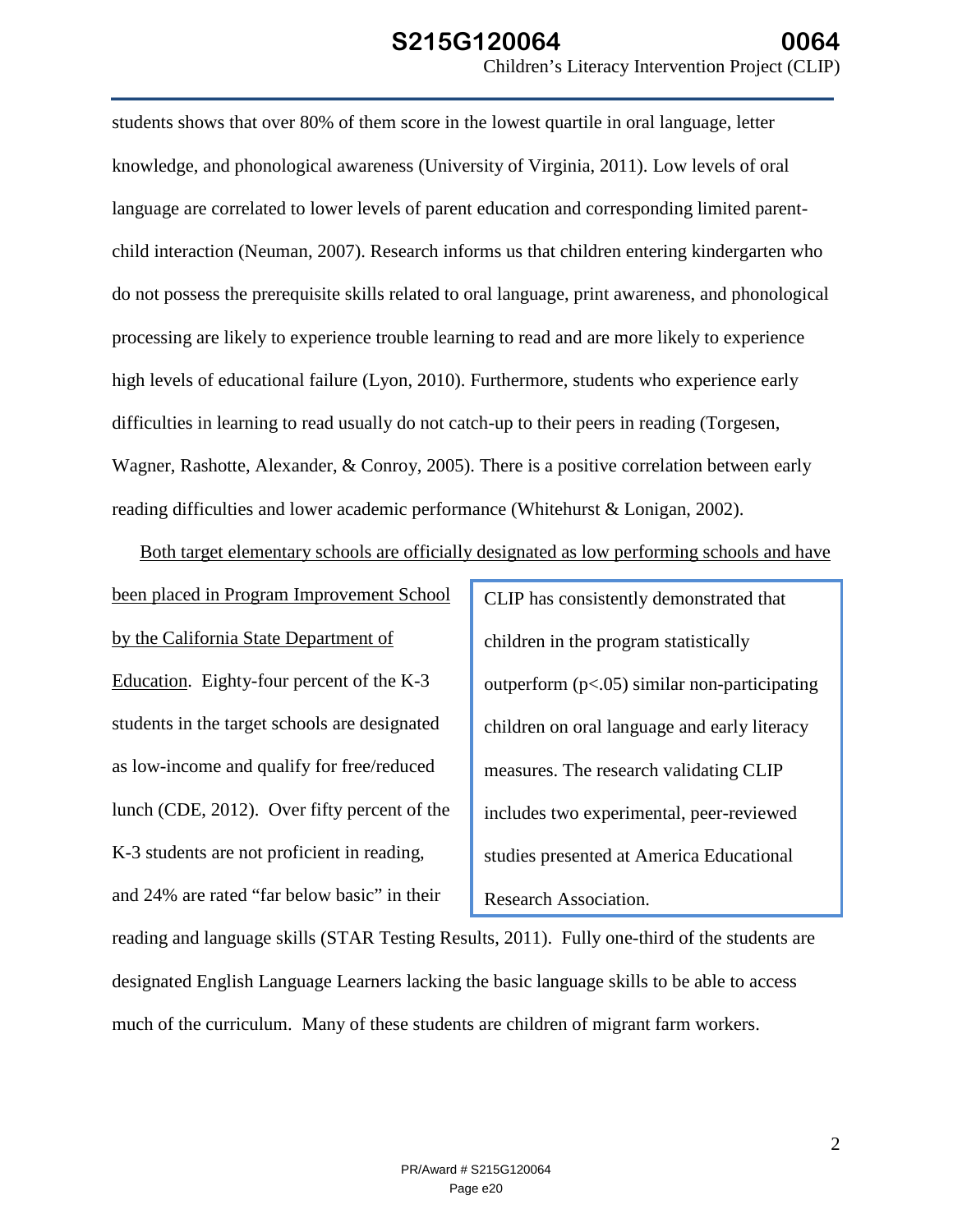CLIP is unique in that it has been shown to be particularly successful with young students who lack important oral language and early reading skills. Children in the 12-week intervention typically show an eight or more growth in standards scores in oral language and eight to twelve month increase in age level early reading skill development. Additionally, parents in the CLIP book distribution program, *Books and More*, increased educational interactions and book reading with their children. CLIP is expanding the use of technology by making available reading devises with pre-loaded children's books for families who live long distances from school libraries.

#### *ii. CLIP Builds Local Capacity to Address the Needs of the Target Population.*

There is a clear picture from research that early intervention is preferable to later remediation (Neuman & Dickinson, 2002). There are very few models of scientific, peer reviewed interventions which have demonstrated significant levels of success (Snow, Burns, and Griffin, 1998). There is a tremendous need for research-based interventions like CLIP that provide



preschool through third grade students the necessary skills to become successful readers.

The success of CLIP is the tripartite nature of its design: the in-classroom intervention component is overlaid with a book distribution program that engages families in supporting literacy activities.

The professional development component provides teachers the prerequisite, research-based strategies and in-classroom coaching needed to successfully implement program activities.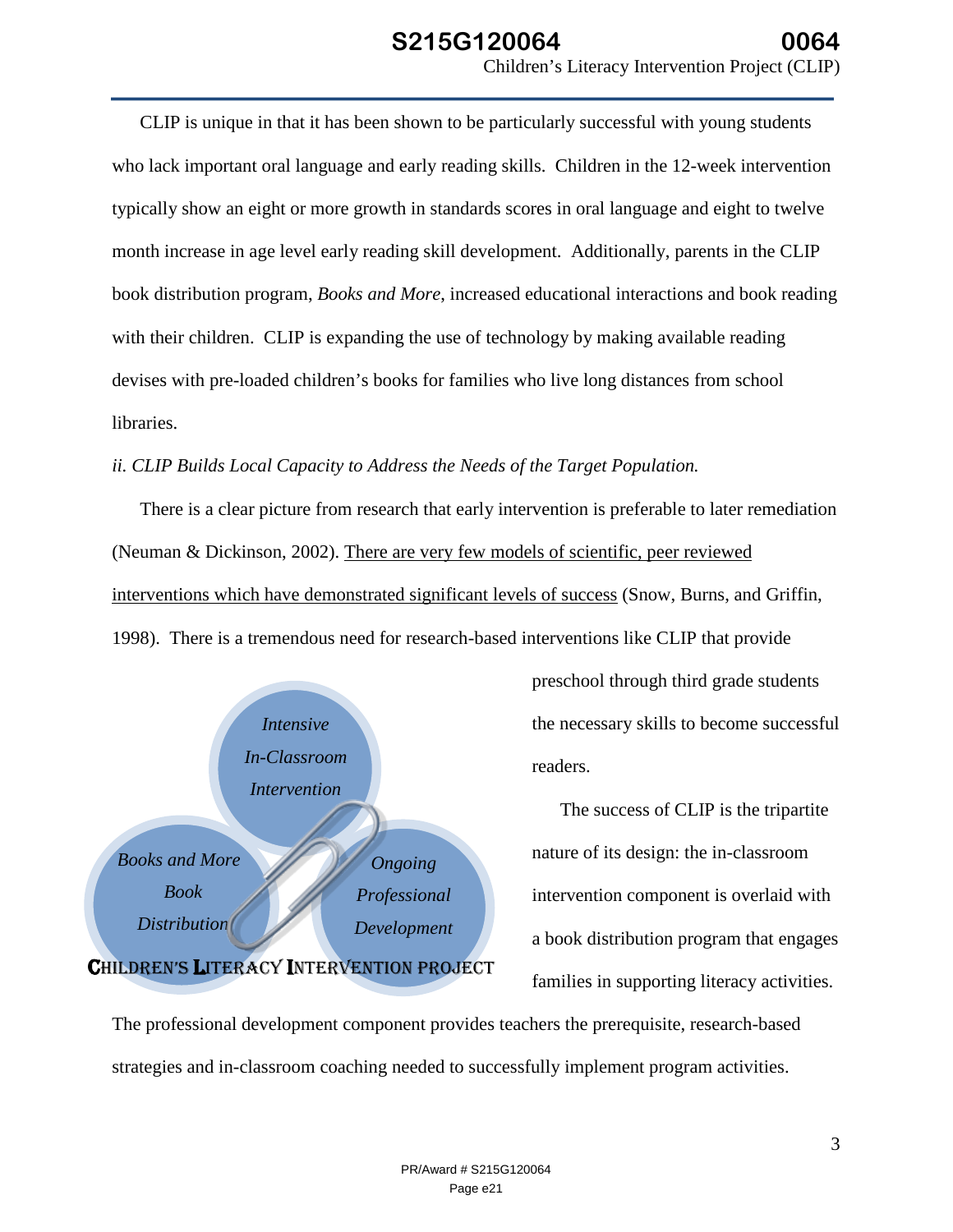The in-classroom component is a scripted 12-week intervention that engages students with a set sequence of activities designed to develop specific language and literacy skills. These skills are introduced and reinforced over a 20 minute period of time that takes place twice a week during the three month intervention period. Intervention sessions take place prior to school, during lunch, or after school so as not to distract from regular classroom instruction. Though there is a set scope and sequence to the intervention, the teacher is given latitude to individualize and take into consideration children's interests and motivations to learn.

*Books and More*, is a major training and book distribution effort. Each year, *Books and More* will place a minimum of 4,000 new books in each of the two school libraries. Parents of children in CLIP will participate in monthly literacy activities at the school libraries. Parents are given books to read and extended activities and materials tied to the books for use with their children. The activities are of very high quality, engaging, and designed to be replicated at home. The program is done in English and Spanish since approximately half of the parents have Spanish as their first language. The Spanish version, *Libros y Más*, provides all of the materials including literature books with Spanish and English translation neatly presented on the same page. Additionally, the project is expanding access to school libraries by extending their hours until 4 PM each day. Families who live over five miles from the schools and cannot access school libraries after school will be given e-readers with over 200 pre-loaded children's books. Families are asked to log their daily use of books and materials.

# **B. Quality of Program Services**

### *i. CLIP Goals and Outcome-based Objectives are Specific and Measurable*

The following are the project's specific and measurable goals and accompanying objectives: Component 1: High intensity in-classroom 12-week intervention for PreK -  $3<sup>rd</sup>$  grade students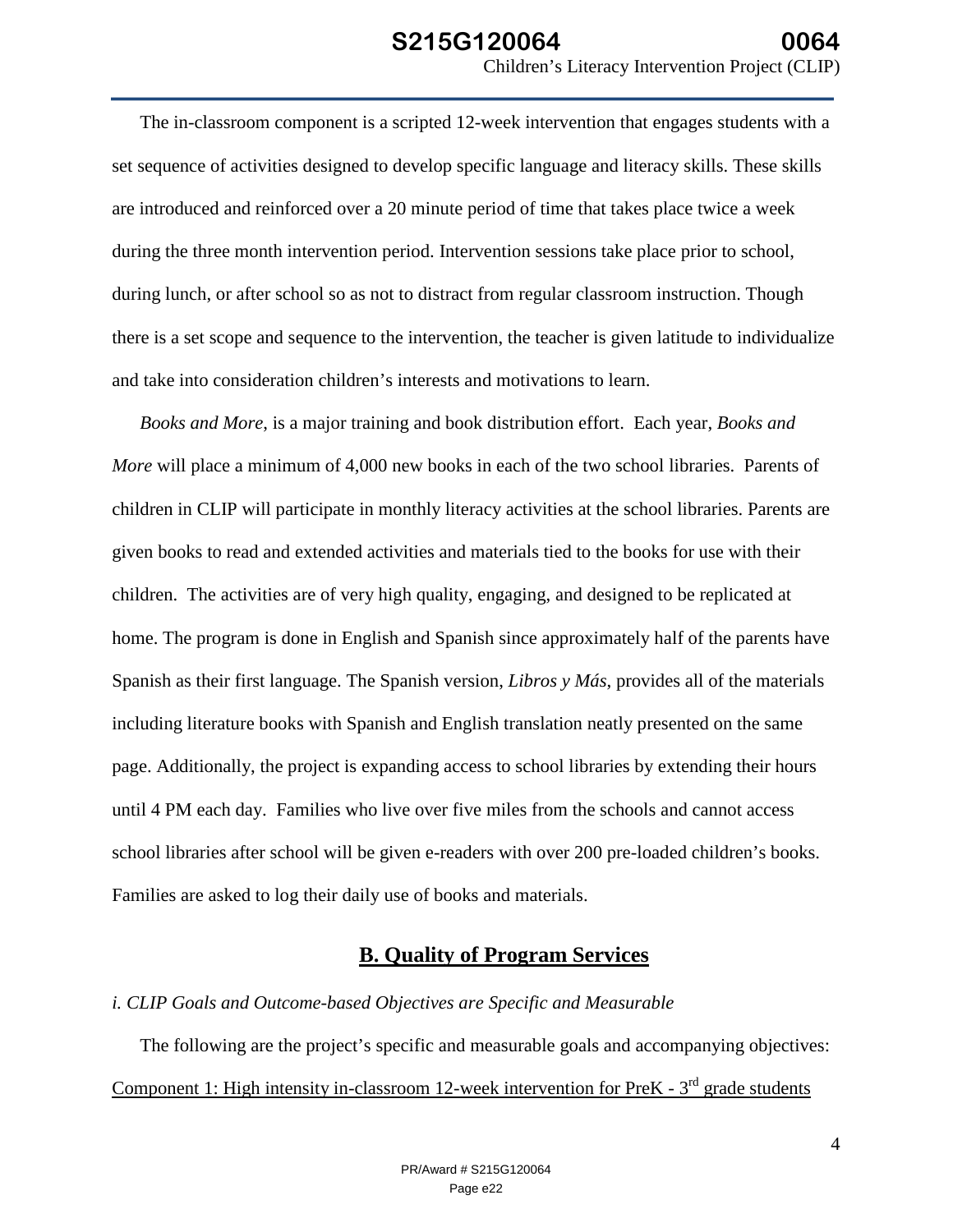Goal 1: CLIP will provide preschool through third grade students at significant risk for not acquiring school readiness skills, with a 12-week high-quality, literacy-rich intervention program designed to foster the language and literacy skills necessary to meet or exceed California's learning standards.

Outcome-based Objective 1.1: Each year, 80% of the preschool through third grade students completing the CLIP 12-week program will demonstrate growth in receptive oral language as evidenced by an increase of six standard scores (pre to post) on the Peabody Picture Vocabulary Test (PPVT-IV).

Outcome-based Objective 1.2: Each year, prekindergarten through third grade students completing the CLIP 12-week program will demonstrate statistically significantly higher ( $p<0.05$ ) gains than non-participating students in their own classrooms in early reading skills and abilities as measured by the Dynamic Indicators of Basic Early Literacy Skills (DIBELS) sixth edition. Outcome-based Objective 1.3: Each year, 80% of the second and third grade students completing the CLIP 12-week program will demonstrate grade level reading proficiency as measured by the California Standards Test (CST).

Component 2: *Books and More* Books Distribution Program

Goal 2: CLIP will provide parents with high quality literature, training, and home extension activities to be used with their children.

Outcome-based Objective 2.1: Each year, eighty-five percent of the parents participating in the *Books and More* book distribution program will self-report reading at least four times a week with their child as measured by the CLIP reading logs.

Component 3: Professional development program for teachers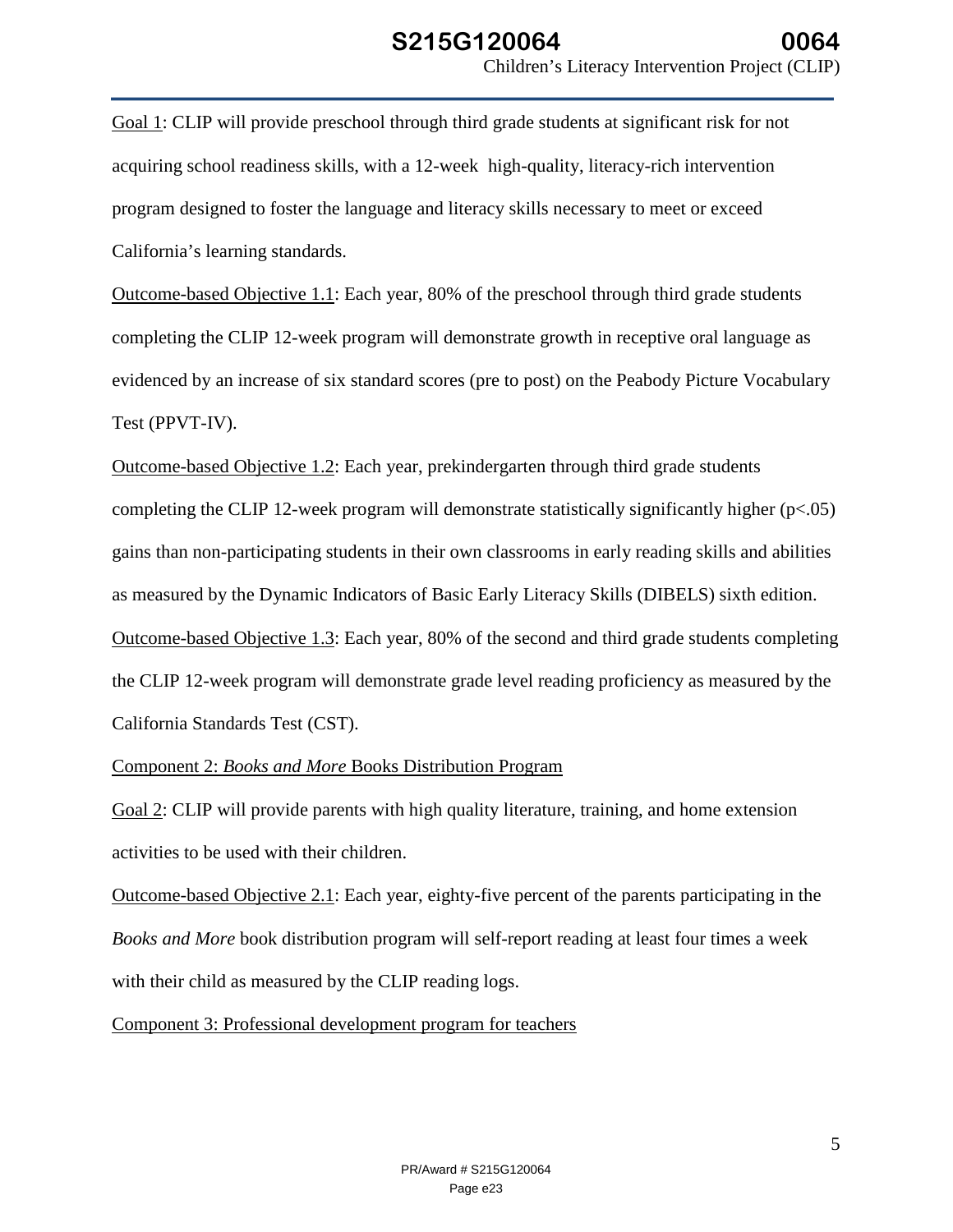Goal 3: CLIP will provide ongoing professional development for teachers to develop specific competencies that support CLIP intervention activities.

Outcome-based Objective 3.1: Ninety percent of the CLIP teachers will demonstrate at least ten of the twelve instructional skills during in-classroom intervention session as evidenced by videotaped observations over a two-year period.

*ii. CLIP is Extensively Coordinated with all Similar Community, State, and Federal Programs.*

A major product of the planning process thus far has been the integration of resources. CLIP has coordinated with all similar programs serving the area. The following table provides an overview of the organizations and resources coordinating with CLIP (please see attached letters): *Table 1: Collaborating Organizations and Resources are Committing Extensive Resources*

|    | Organization                          | <b>Resources</b>                                         |
|----|---------------------------------------|----------------------------------------------------------|
|    | 1. Corning Elementary School District | The district is providing space, books, and materials.   |
|    | <b>Expect More Tehama</b>             | EMT provides books for school libraries.                 |
|    | 3. TCDE School Readiness Programs     | TCDE SR will provide materials for parents.              |
|    | 4. Paskenta Band of Nomlaki Indians   | The tribe will provide books and activities related to   |
|    |                                       | the Native American history in the area.                 |
|    | 5. Federal Migrant Education Program  | Migrant education will assist with translation services. |
|    | 6. Seed Ministries                    | Seed will donate 100 books to the program.               |
|    | 7. Tehama County Department of        | TCDE is providing training for teachers in classrooms    |
|    | Education                             | using the CLIP intervention program.                     |
|    | 8. Tehama County Education            | The foundation is providing funds to support the         |
|    | Foundation                            | extension of <i>Books and More</i> activities.           |
| 9. | Northern California Child             | NCCDI is providing space and resources for the two       |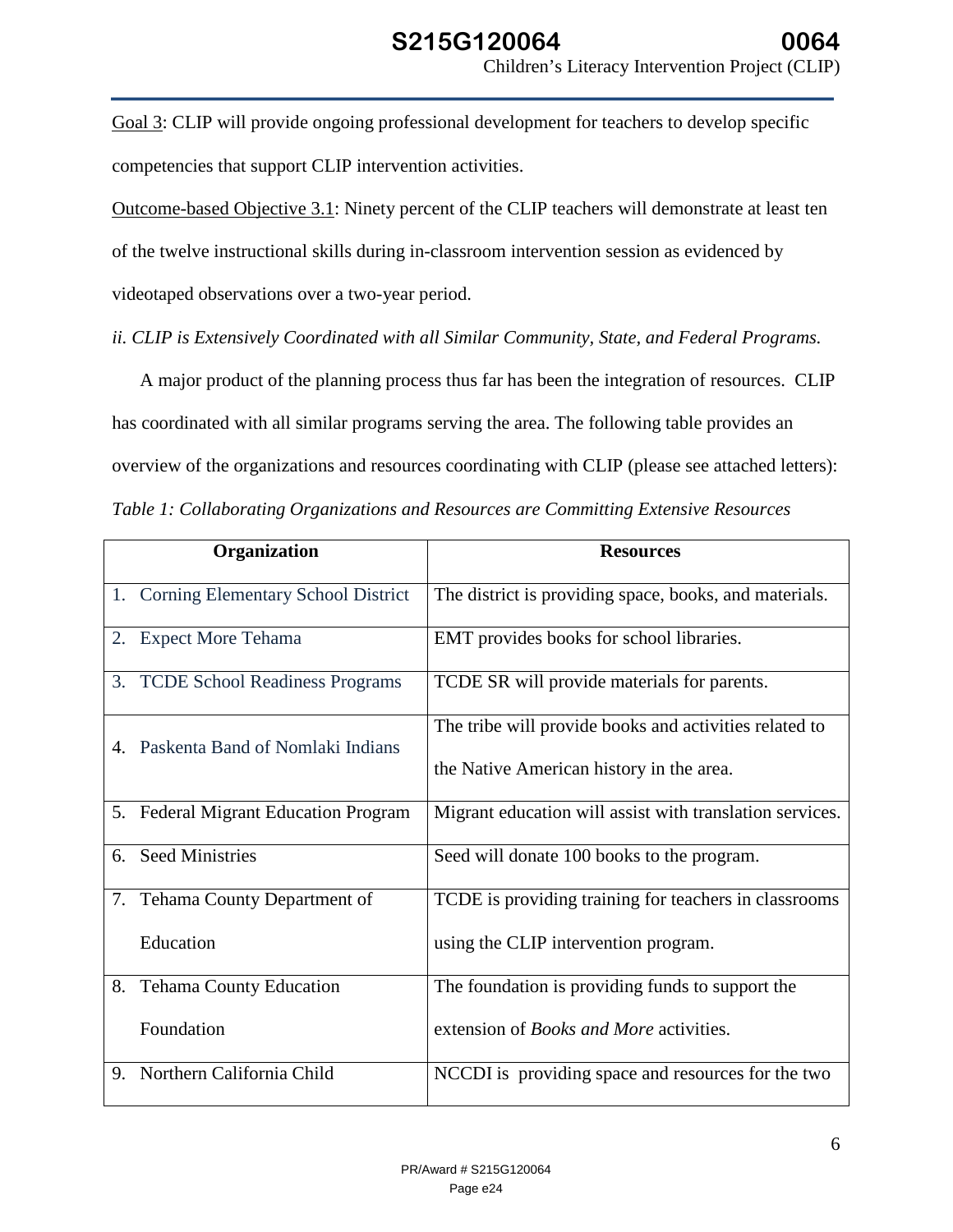| Development, Inc.                   | Head Start classrooms participating in the project.   |
|-------------------------------------|-------------------------------------------------------|
|                                     |                                                       |
| 10. Tehama READS!                   | Tehama READS! is providing books for libraries.       |
|                                     |                                                       |
|                                     | Special education will provide additional assessments |
| 11. Tehama County Special Education |                                                       |
|                                     | and services for students as needed.                  |
|                                     |                                                       |
| 12. Tehama County State Preschools  | State preschools is providing space and resources.    |
|                                     |                                                       |

*iii. CLIP is Part of a Comprehensive Effort to Improve Teaching and Learning and Supports Rigorous Academic Standards for Students.*

CLIP is part of *Expect More Tehama* – a comprehensive school reform effort that is focused on the common goal that all students become proficient readers no later than the end of third grade. CLIP uses community-based school reform strategies which are supported by *Expect More Tehama*. These strategies empower teachers, students, and parents within the target schools to improve student achievement. The premise of the community-based model is that true school reform can only be successful if built on a solid foundation across grade levels through active parent engagement in the learning process. The following are the major components:

- ★ Parent Engagement to Support Student Learning: Parent engagement and active involvement in schools is critical to increasing overall student achievement. CLIP's *Books and More* activities brings parents into the educational process. It provides parents the tools and resources they need to become an active part of their children's education.
- Teachers Working Together: CLIP utilizes common assessments that measure student progress toward meeting the Common Core Standards. Teachers are involved in continuous opportunities for collaboration and assessment.
- Data Driven, Results Oriented: CLIP makes constant use of student achievement results to inform teachers how best to refine and improve student learning on a daily basis. CLIP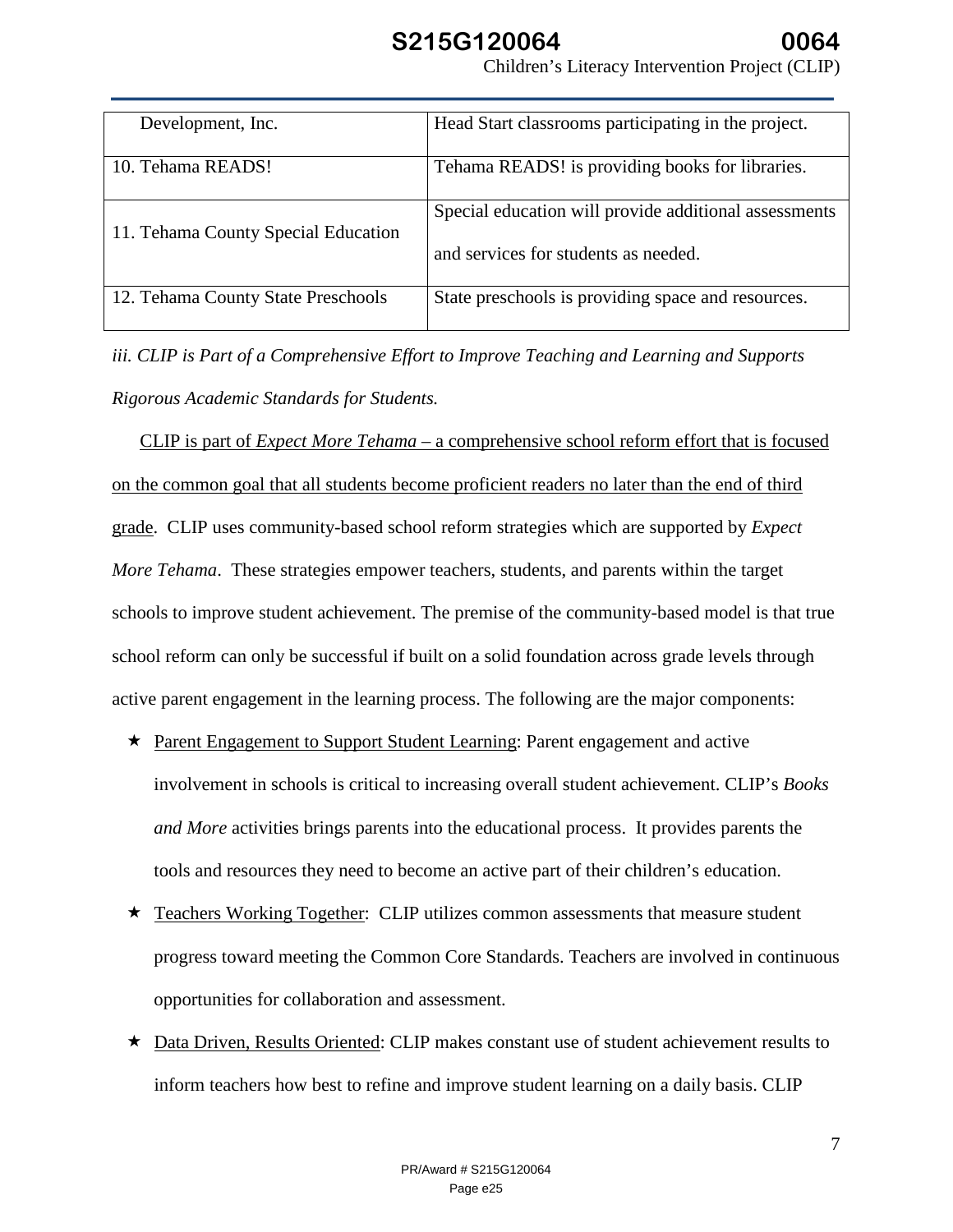comes with an integrated data system that maintains and analyzes student data. Teachers have access to individual and classroom profiles on which to base their decisions on instructional strategies and refinements. Additionally, the system allows teachers to track student mastery of each Common Core Standard.

 $\star$  Professional Development: CLIP provides teachers with the competencies they need to successfully implement quality educational programs. The project provides over 100 hours of professional development sessions and in-classroom coaching for each teacher.

*iv. Performance Feedback and Continuous Improvement are an Integral Part of the Design.*

The CLIP Evaluation Team meets monthly to review data with the goal of making program content, delivery, or structural improvements as needed. The team consists of teachers, project staff, school administrators, parents, and evaluators. Data include assessment results, participation rates, evaluation forms completed by students and parents, findings from teacher observations, and anecdotal information gathered by staff. Additionally, the evaluator will provide the Evaluation Team quarterly evaluation reports.

All students in the target classrooms are given baseline oral language and reading assessments from which students in need of the CLIP program are identified and their needs diagnosed. This data is maintained in the CLIP data system along with student and parent attendance in program activities. The data system also tracks student outcomes on the PPVT, PALs, DIBELS, and benchmark assessments. The benchmark assessments are used at short, frequent intervals providing educators the "real-time" information they need to track student mastery of the Common Core Standards.

The continuous improvement process for planning and decision-making is linked back to specific questions, goals, and problems identified through previous improvement processes,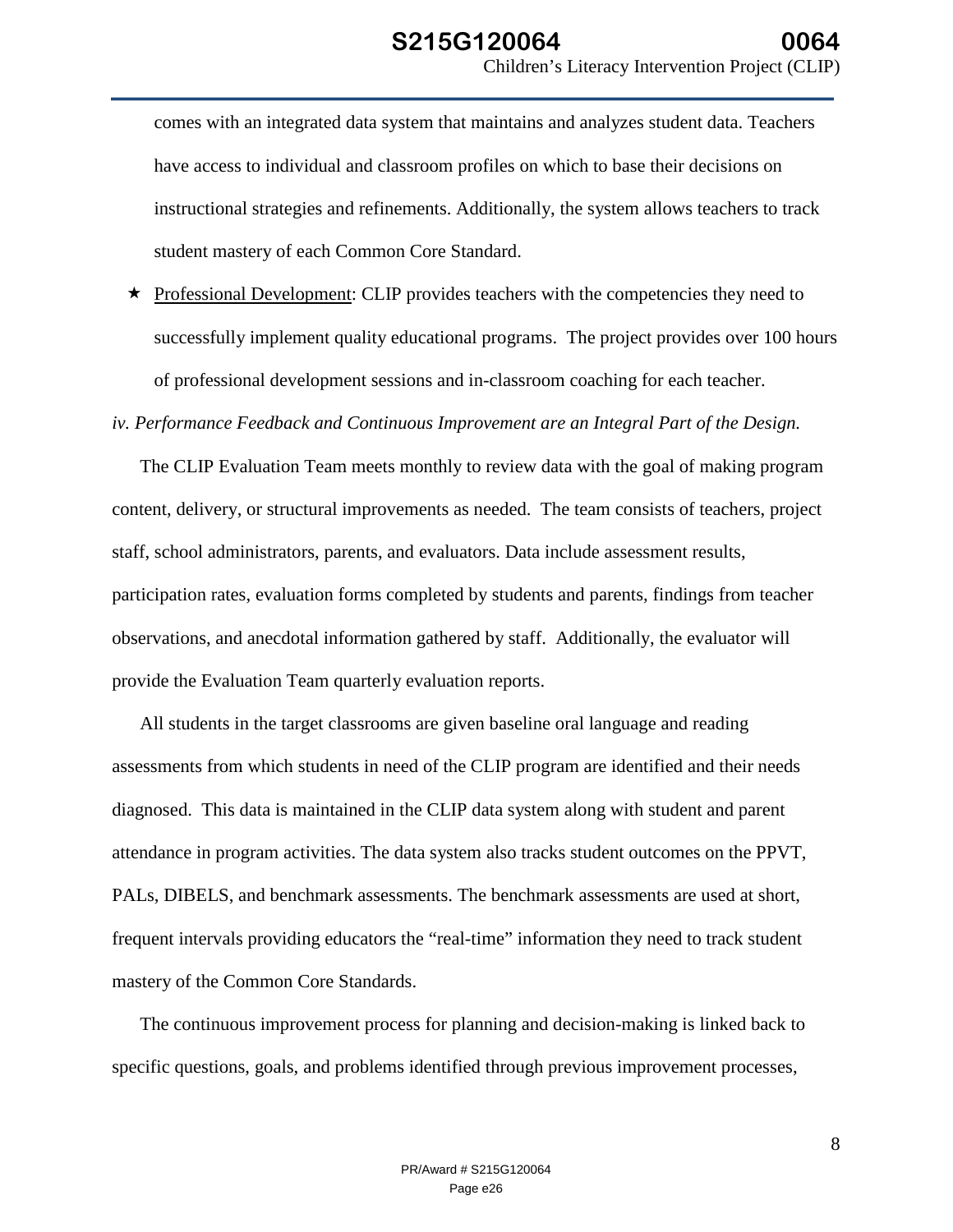assessment data, or observations by external experts or staff. A key aspect of the continuous process is to have educators regularly interact with student-level data not only to monitor individual student progress but to manipulate it to determine the effectiveness of certain instructional practices. This project provides teachers time to work in instructional teams to examine data related to student performance. The project is using the following three strategies which are based on best practices in continuous development.

- 1. The project is intentionally cultivating in educators the desire and skill to transform data into knowledge. The CLIP data system provides teachers results on student assessments in the form of individual student records and classroom profiles made available to teachers via computers or electronic tablets. The project is providing professional development sessions where teachers are pressed to use existing and new data to increase their ability to make valid, evidence-based decisions.
- 2. Educators will learn how to access and use the new integrated data system as well as how to use formative and benchmark assessments to supplement their understanding of student learning. This approach aligns data inquiry to planning and decision-making processes. Planned and targeted data inquiry helps to keep data analysis on track, as well as to ensure that information is fed back into the planning process.
- 3. The initiative's continuous improvement process is concerned with the purposeful and ethical use of information for improving teaching and learning. Appropriate and ethical use of data necessitates that the project takes necessary precautions and steps to ensure that data are accurate, valid, and reliable and that the analytical process is complete, equitable, and fair. With reliable data, project stakeholders have the basis by which to make evidence-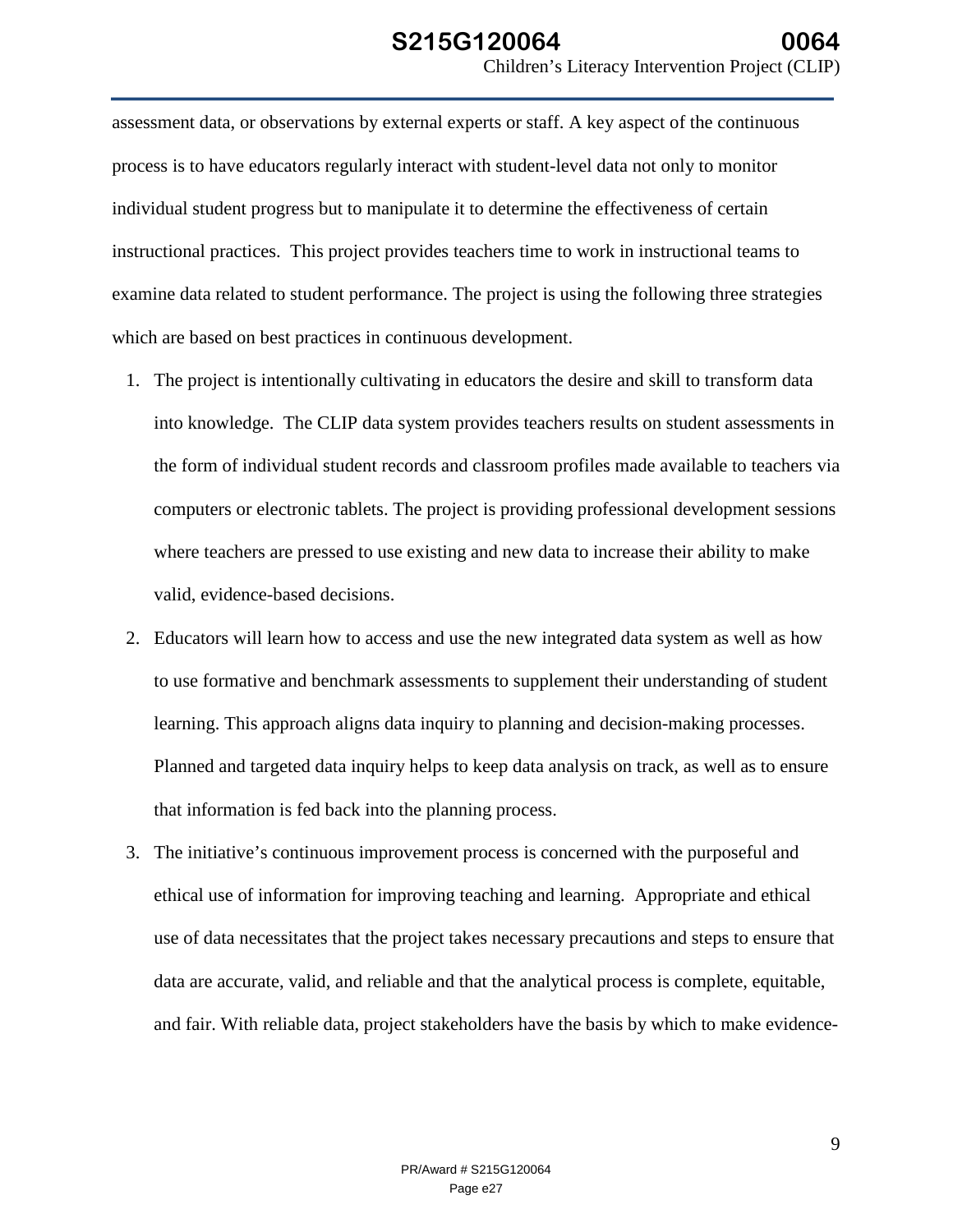based, improvement decisions. These decisions lead to improvement plans that are implemented, evaluated, and modified as needed.

# **C. Quality of Program Services**

#### *i. CLIP Strategies Encourage Equal Access and Treatment of Members of ALL Groups.*

CLIP will serve all of the eligible students in the Corning Elementary School District regardless of their race, color, gender, age, as well as those with physical and learning disabilities. The project is purposely encouraging parents of each qualified child to participate by making translation and child care available to assist families that need these services.

CLIP has demonstrated to be effective with low-income students of different races, color, gender, age, as well as those with physical and learning disabilities.. The first experimental study demonstrated statistically significant (p<.05) oral language and early reading skills results with a population consisting of a 60% Native American and Hispanic students. Fifteen percent of the students were receiving special education services. The second peer-reviewed study used an even more diverse population in Central California with a large number of migrant education students. The second study demonstrated even greater, significant  $(p<.01)$  results on measures of oral language and reading skills. Both studies did show that parents who lived far from the schools were less likely to participate. To address this barrier, the project will make available e-readers with pre-loaded children's books on a check-out basis.

*(ii) Proposed Services are Appropriate to the Needs of the Intended Recipients.*

The CLIP intervention program serves those PreK-3 students who score in the lowest quartile in oral language using the PPVT-4 and grade level reading skills on the DIBELS. CLIP intervention groups of four students meet twice weekly for 20 minutes. The sessions are facilitated by CLIP Certificated Intervention Specialists in conjunction with classroom teachers.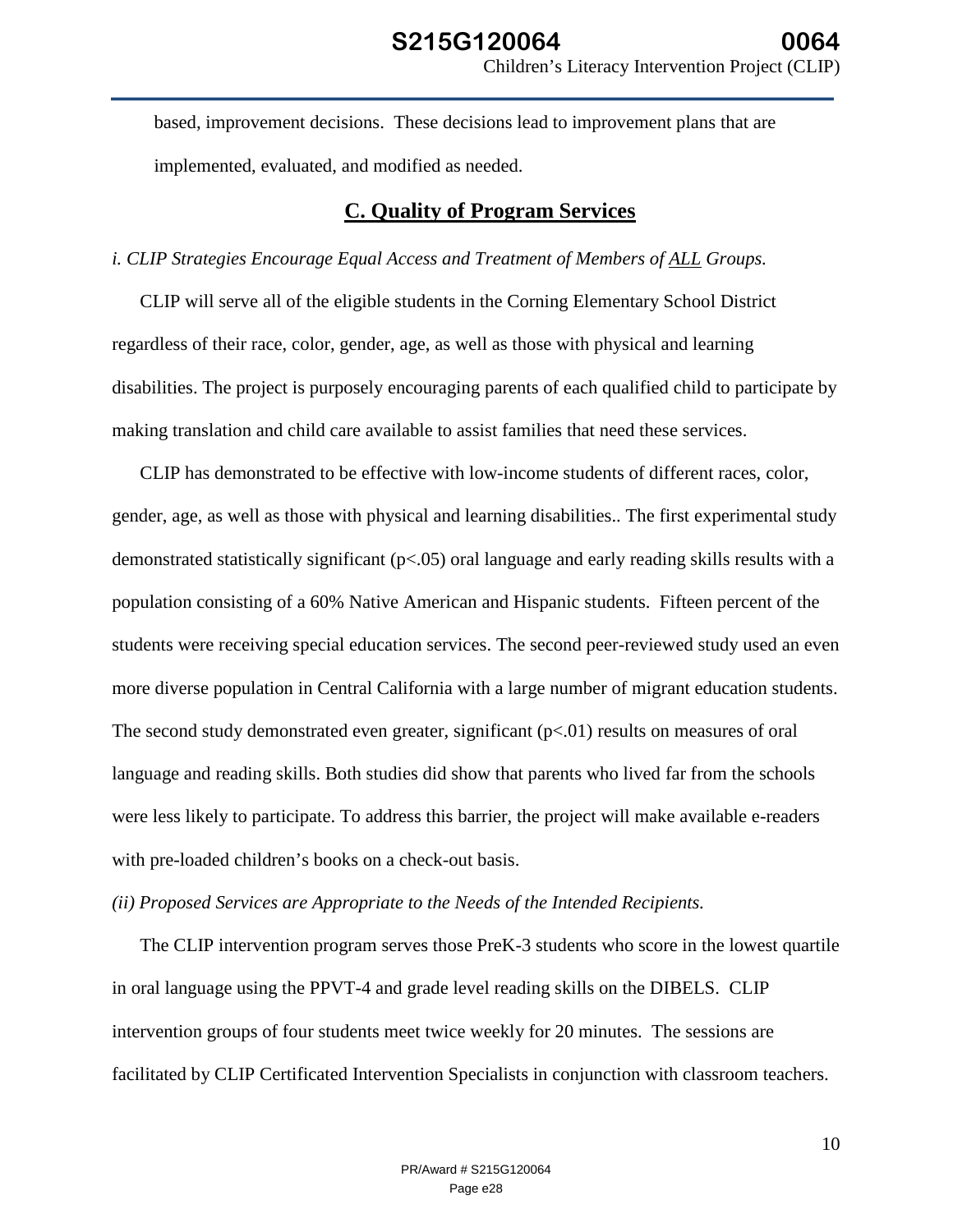Though there is a set scope and sequence to the intervention, instructors are given latitude to individualize and take into consideration children's interests, motivations to learn, and cultural background. Each lesson consists of five key components that are outlined in the following table:

| <b>Table 2: CLIP Intervention Components and Instructional Foci</b> |
|---------------------------------------------------------------------|
|---------------------------------------------------------------------|

| <b>Components</b>         | <b>Description of Component</b>                 | <b>Instructional Focus</b> |
|---------------------------|-------------------------------------------------|----------------------------|
| Let's Talk (2 Minutes)    | Lessons start with a conversation about the     | -Oral language             |
| Brief discussion of       | home literacy activities. Activities reinforces | development                |
| home activity             | the day's intervention lesson.                  | -Extended discourse        |
| Let's Move(1 Minute)      | A physical or music activity that introduces    | -Letter knowledge          |
| <b>Book related</b>       | and/or reinforces the theme and key literacy    | -Phon. awareness           |
| movement activity         | concepts.                                       | -Oral language             |
| Let's Read (14            | A book is read over two weeks; Picture walk     | -Oral language             |
| <b>Minutes</b> )          | and discussion, read aloud using dialogic       | -Vocabulary                |
| Read Aloud and            | reading, vocabulary instruction, graphic        | -Comprehension             |
| <b>Individual Reading</b> | organizers, charting, and retelling of story.   | -Decoding                  |
| Let's Play (2 Minutes)    | An intentional hands on approach to learning    | -Letter names/sounds       |
| <b>Book related</b>       | letter names, sounds, and phonological          | -Phon. awareness           |
| <b>Learning Games</b>     | awareness within interactive playful context.   | -Vocabulary                |
| Let's Plan (1 Minute)     | Each lesson ends with a quick review of key     | -Comprehension             |
| Home Literacy             | skills and a new home literacy activities from  | -Decoding                  |
| <b>Extension Activity</b> | the CLIP Treasure Chest.                        | -Oral language             |

CLIP's classroom-based intervention is designed to meet the instructional level of each student. It includes the explicit instruction of reading skills with a primary focus on decoding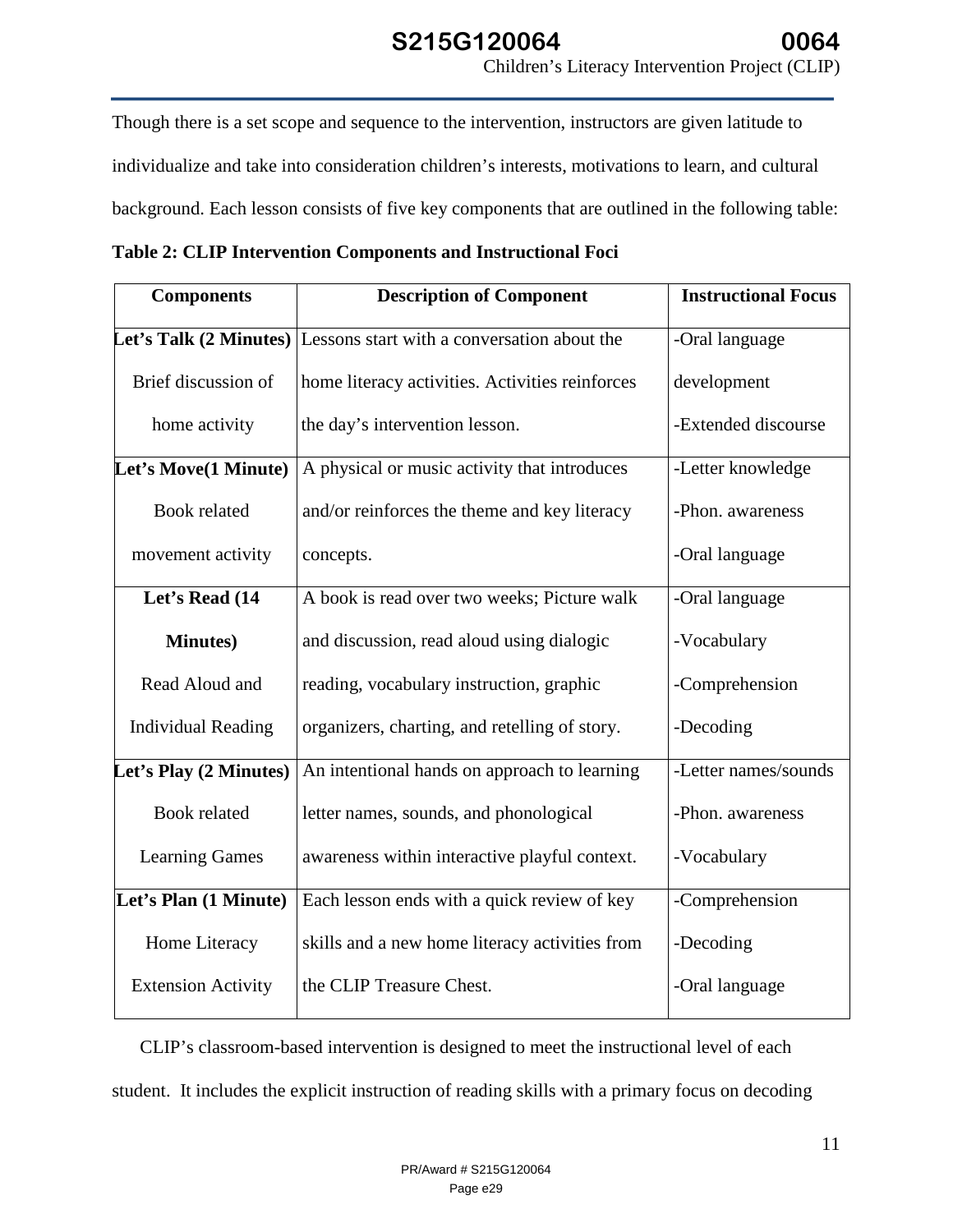and comprehension. Facilitators provide a balance of direct instruction and ample opportunity for individual practice (National Reading Panel, 2000). The project is offering four, twelve week sessions (including a summer session).

CLIP will serve a student population where 50% of students come from homes where English is not the primary language used. The instructional staff teach oral language skills and develop background knowledge through explicitly detailed lesson plans. English learners are pretaught new concepts with oral cues and visuals. Additionally, the extended home literacy activities reinforce in-classroom learning, build on previous knowledge, and engage children and their families in rich, literacy-based, learning experiences in their primary language.

The *Books and More* book distribution program provides monthly parent trainings and book distribution at both participating school libraries. *Books and More* trainings target parents of children in the classroom intervention program. The sessions include strategies for parents to use with their children when reading books. At each training, parents are given four activities with accompanying books that are pre-packaged for students at different grade levels. The activities

are of very high quality, engaging, and designed to be replicated at home. The Spanish version, *Libros y Más*, provides all of the materials including literature books with Spanish and



**Picture 1:** *Libros y Más* **Instructional Guides and Materials**

English translations neatly presented on the same page. Families keep a log of their daily use of the materials. There is substantial research that shows that well-designed family involvement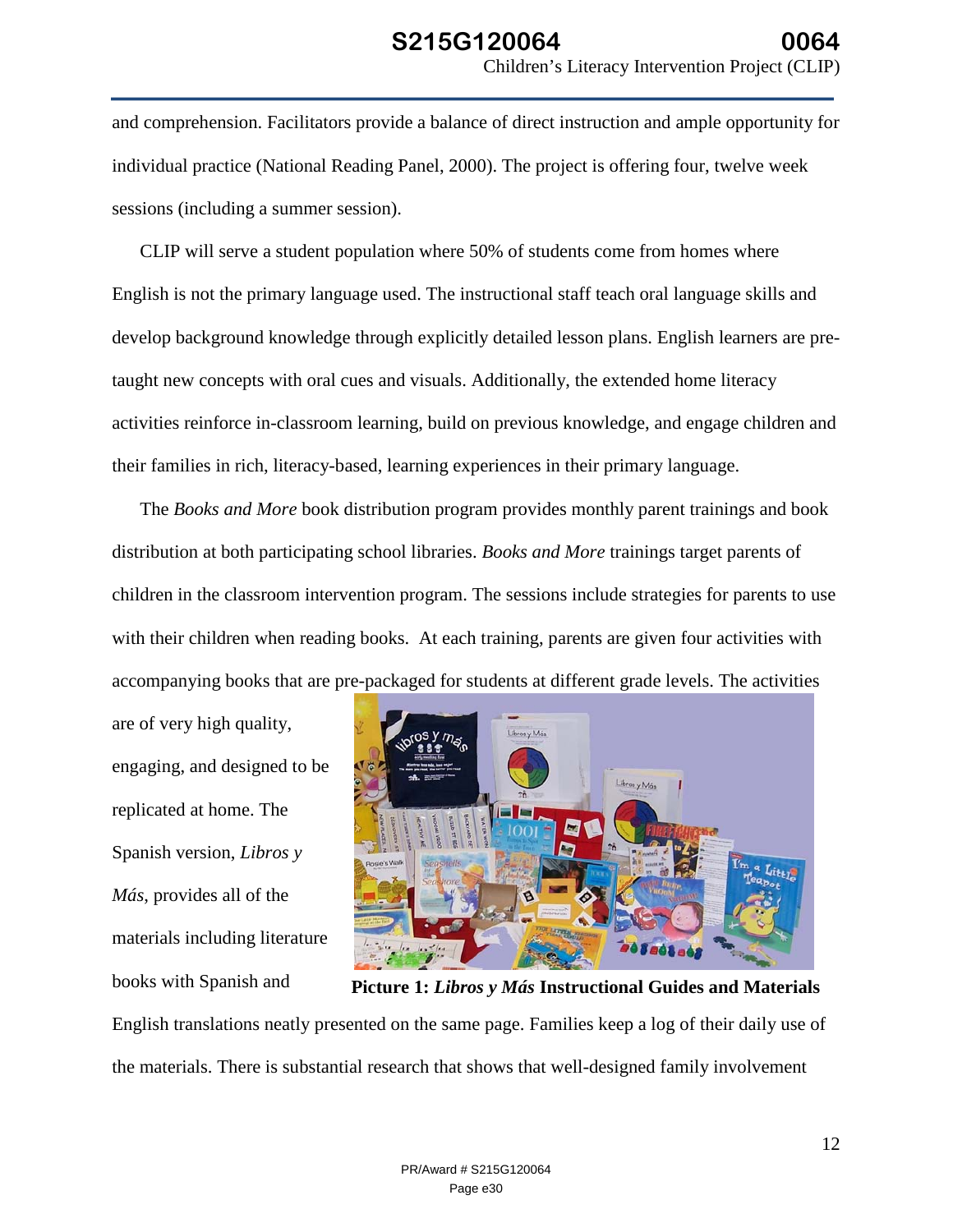activities boost academic achievement and even raise low-income students' test scores (Jones, 2001). An evaluation of *Books and More* activities found that they are highly engaging and that parents almost always use them with their children as designed (Russell, 2008).

*Books and More* will provide over 4,000 books each year through local and federal funds to place in each school library for use by students and parents. These books include multiple copies of all of the books on California's grade level recommendation list for prekindergarten through third grade. The books include over 1,000 books that have Spanish translations. Books are distributed at parent trainings and through the elementary school libraries that are extending their hours through this initiative until 4 PM each day. E-readers pre-loaded with children's books in English and Spanish will be given to families living five or miles away from the school libraries.

In order to qualify for CLIP, student have to score in the lowest quartile in oral language. Given this, the program appropriately focuses on oral language development. The focused approach on vocabulary development is especially appropriate for younger students in need of language and reading skill development. The approach includes: a) reading the same books multiple times – books are selected based on difficulty, interest and instructional value (informational books are used regularly); b) specifically defining vocabulary words found in the books being read; c) intentionally using the same words in multiple, meaningful contexts; and d) focused analytic talk about the text.

CLIP is unique in that it has been demonstrated that its intensive 12-week intervention and *Books and More* program reduces the gap between low performing students and their peers. The twice weekly, 20 minute in-classroom interventions with accompanying take home activities and coupled with the *Books and More* book distribution has a powerful impact on student reading abilities. The program's success is grounded in scientifically-based reading research as defined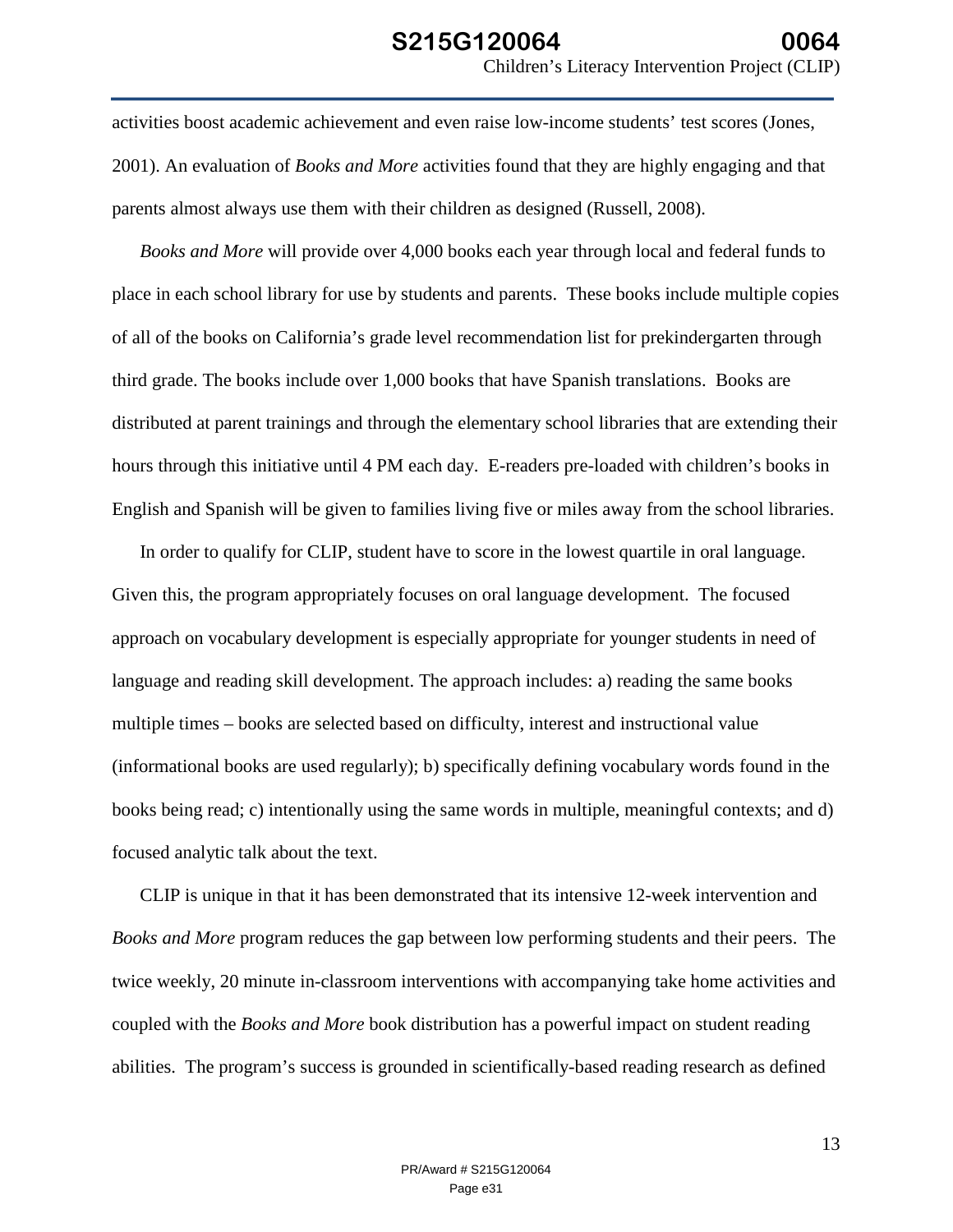in Section §1208 of the ESEA and further defined in the Institute of Education Sciences' *What is Scientific Based Reading Research* (2004). Each program component (instruction, curricula, book distribution, and professional development) is built upon a foundation of rigorous research studies. Major research works undergirding the proposal include: *Preventing Reading Difficulties in Young Children* (1998), National Reading Panel's Report's *- Teaching Children to Read (2000)* and *Put Reading First: The Research Building Blocks for Teaching Children to Read* (2001), *Handbook of Early Literacy Research – Volumes 1 and 2* (2003 and 2006), and National Early Literacy Panel Report - *Developing Early Literacy* (2008). *(iii) Professional Development Services are of Sufficient Quality, Intensity, and Duration.*

Each classroom teacher will co-facilitate CLIP interventions with a certificated CLIP Intervention Specialist. Teachers participate in monthly professional development related to the CLIP intervention program's 13 core instructional competencies. The following table provides a summary of the professional development component's targeted competencies for each sub-part of the intensive intervention:

| CLIP's Teacher Competencies  Let's Talk   Let's Move   Let's Read   Let's Play   Let's Plan |              |              |              |              |              |
|---------------------------------------------------------------------------------------------|--------------|--------------|--------------|--------------|--------------|
|                                                                                             |              |              |              |              |              |
| 1.<br><b>Student Engagement</b>                                                             | $\mathbf{X}$ | $\mathbf{X}$ | $\mathbf{X}$ | $\mathbf{X}$ | $\mathbf{X}$ |
| 2. Extended Discourse                                                                       | $\mathbf X$  |              | $\mathbf X$  |              | $\mathbf X$  |
| 3. Language Development                                                                     | $\mathbf{X}$ | $\mathbf X$  | $\mathbf{X}$ | $\mathbf X$  | $\mathbf{X}$ |
| 4. Language Scaffolds                                                                       | $\mathbf X$  | $\mathbf{X}$ | $\mathbf{X}$ | $\mathbf X$  | $\mathbf X$  |
| 5. Scaffolding                                                                              | $\mathbf{X}$ | X            | $\mathbf{X}$ | $\mathbf{X}$ | $\mathbf{X}$ |
| 6. Front Loading                                                                            | $\mathbf{X}$ | $\mathbf{X}$ | $\mathbf{X}$ | $\mathbf{X}$ | $\mathbf{X}$ |
| 7. Direct Instruction                                                                       |              | $\mathbf X$  | $\mathbf{X}$ | $\mathbf X$  | $\mathbf{X}$ |
| 8. Dialogic Reading                                                                         |              |              | $\mathbf X$  |              |              |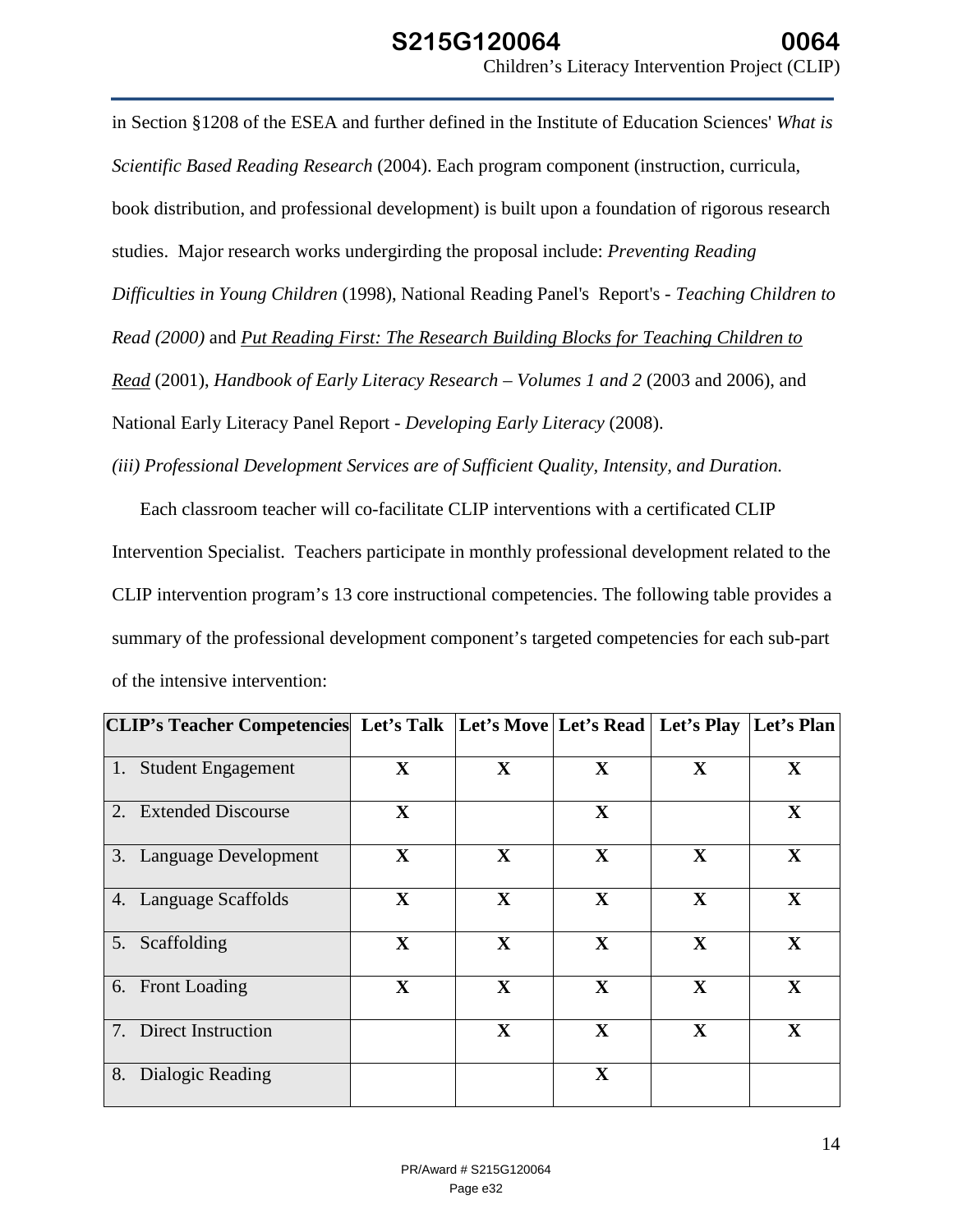| CLIP's Teacher Competencies  Let's Talk  Let's Move   Let's Read   Let's Play   Let's Plan |             |   |             |             |   |
|--------------------------------------------------------------------------------------------|-------------|---|-------------|-------------|---|
| 9. Comprehension Strategies                                                                |             |   | X           |             | X |
|                                                                                            |             |   |             |             |   |
| 10. Vocabulary Instruction                                                                 | X           | X | X           | X           |   |
|                                                                                            |             |   |             |             |   |
| 11. Alphabetics                                                                            | $\mathbf X$ | X | X           | X           | X |
|                                                                                            |             |   |             |             |   |
| 12. Phonological Awareness                                                                 | $\mathbf x$ | X | $\mathbf x$ | $\mathbf X$ |   |
| 13. Engaging Read Alouds                                                                   |             |   | $\mathbf X$ |             |   |
|                                                                                            |             |   |             |             |   |

CLIP professional development includes twice monthly, in-classroom coaching sessions with each PreK through third grade teacher. The project is providing substitute time for debriefing of coaching sessions and instructional planning. The coaching is focused on ways teachers can use CLIP strategies in their classrooms with their lowest performing students. The model includes videotaped observations of CLIP interventions and subsequent debriefing led by highly-skilled Literacy Specialists.

# **D. Adequacy of Resources**

#### *i. Costs are Reasonable in Relation to the Objectives, Design, and Potential Significance*

The Corning Elementary School District is requesting per year to serve 300 low performing students or to serve 600 low performing students over a 24 month period. The district will implement the entire CLIP program including: a) two, 20 minute intervention sessions each week for 12 weeks using two Certificated CLIP Intervention Specialists and classroom teachers; b) *Books and More* book distribution during which parents are taught important skills on how to support their child's education and given at least four books and corresponding literacy activities designed for the grade level of their child (trainings are held at both school libraries); c) placement each year of 4,000 children's books in each school library; d) expanding access to children's books through e-readers; e) extending the hours at school libraries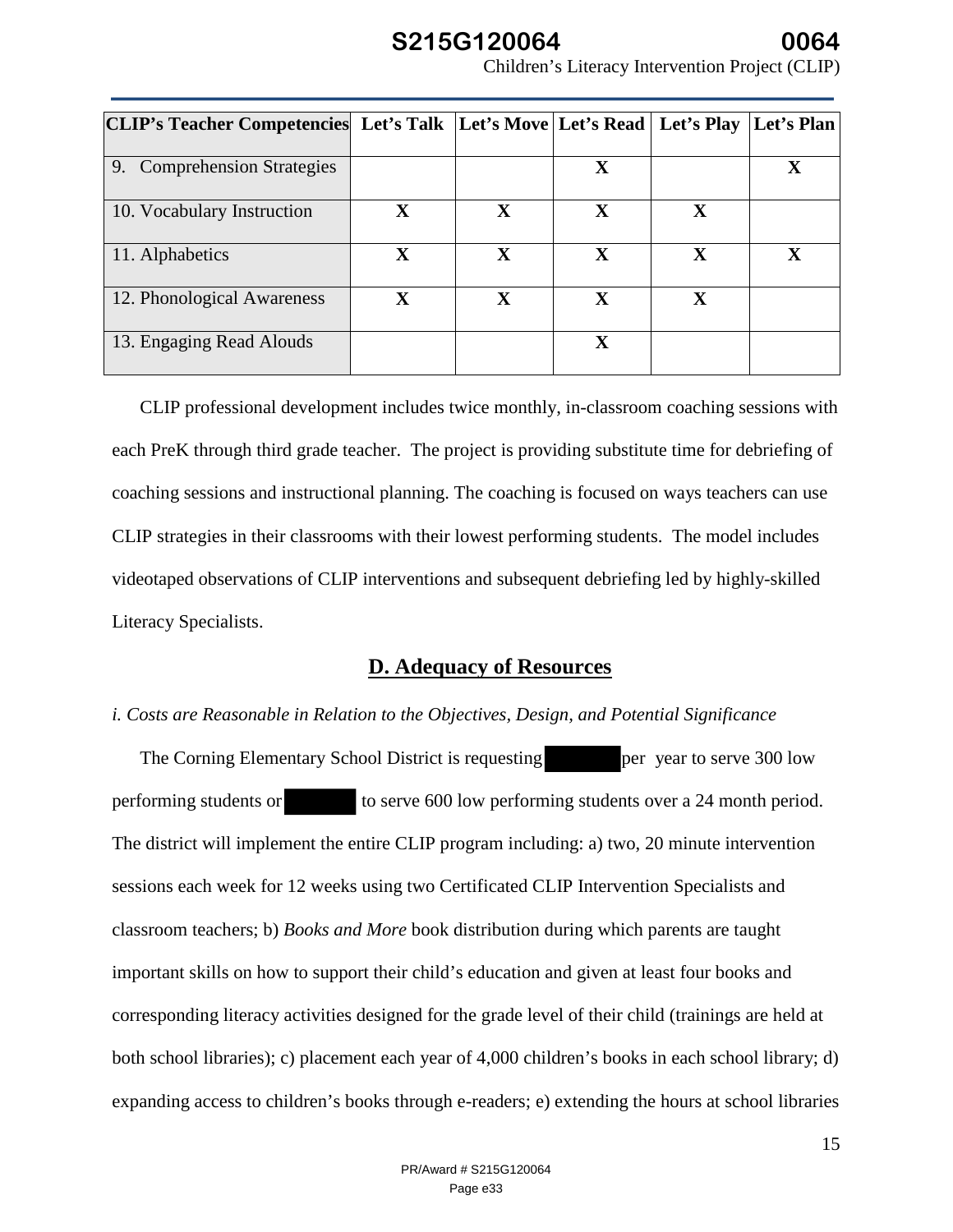to 4 PM each day; and f) ongoing professional development for teachers on how to facilitate a CLIP intervention and monitor student achievement.

CLIP will narrow the gap between low performing students and their peers in each of the 16 target classrooms. This "gap reduction" approach includes gains in oral language and early reading skills at preschool through grade three as measured by the PPVT-4, PALs, DIBELS, and standards-based reading assessments. This program will literally provide the lowest performing students with an educational "life line" by giving them the language and literacy tools they need to fully participate in their regular instructional programs. This will save the district a substantial amount of money in trying to remediate students in later grades and will ultimately lead to higher graduation rates and more successful employment.

The project builds the capacity of the classroom teachers. Classroom teachers work alongside Certificated CLIP Intervention Specialists. This not only helps the children in the intervention but equally important is that it provides classroom teachers an opportunity to learn the CLIP intervention process, thereby increasing the capacity of the district's teachers. This teamteaching approach will lead to increasing the capacity of the local district and will result in the sustainability of the program long after grant funding.

CLIP will infuse both target schools' libraries with 4,000 new books each year. The *Books and More* program will put a minimum of 400 books each month in the hands of parents to use in their homes. These books will be used by families for the entire month and benefit children in the intervention program and their siblings. The program will literally change the literacy levels of the entire families.

*(ii) Costs are Reasonable in Relation to People Served and Anticipated Results and Benefits.*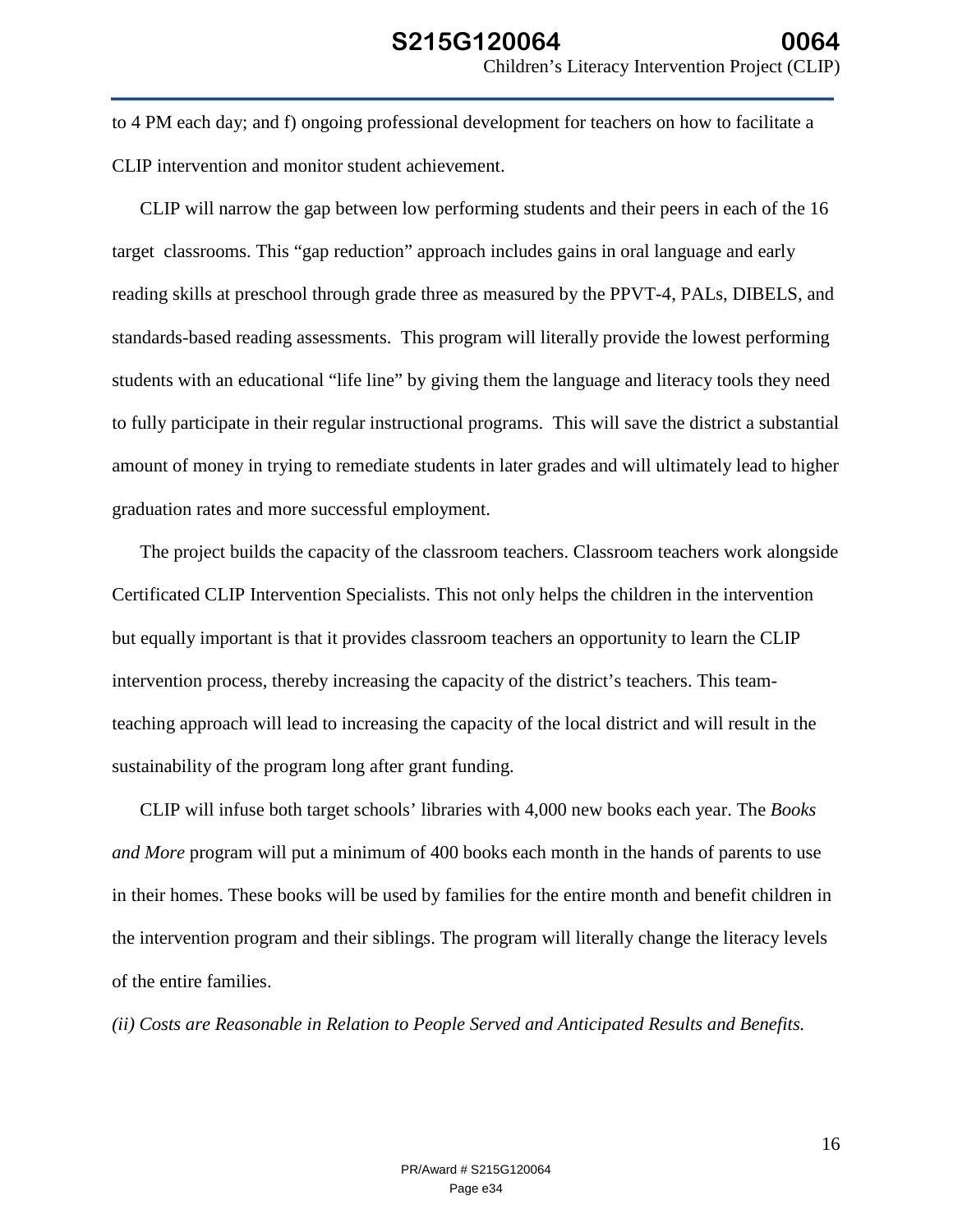The cost for the three preschools and two elementary schools adopting the model is per year The project will serve 300 low performing PreK-3 students (and their parents) each year. Major costs include: a) staffing - a full time Project Director and two full-time, Certificated CLIP Reading Intervention Specialists; b) CLIP intervention kits including materials used in *Books and More* parent trainings; c) extended pay for librarians at the two school for additional time each day; and d) books for placement in the participating schools and city libraries. The cost per student is approximately per year.

The benefits of the project are multiple: children will enter kindergarten ready to learn with the prerequisite language and literacy skills. The kindergarten through third grade students will gain the decoding and comprehension skills to become good readers. Teachers will learn how to better support the literacy needs of their lowest students. Libraries at the two elementary schools (the target preschools are located on the two participating elementary school campuses) will become rich centers of learning with new books for parents and students to enjoy. The school libraries will extend their hours to provide greater access. Parents will gain important competencies that help them support their children's literacy development.

CLIP will have residual impacts for the larger population of students at the two schools. All students will be able to access the new books purchased by the project. Similarly, all of the students will benefit from the extended library hours.

# **E. Quality of the Management Plan**

*(i) The Management Plan Includes Clearly Defined Responsibilities, Timelines, and Milestones for Accomplishing Project Tasks.*

 The following management plan shows the project's activities along with clearly defined responsibilities, timelines, and milestones for accomplishing each task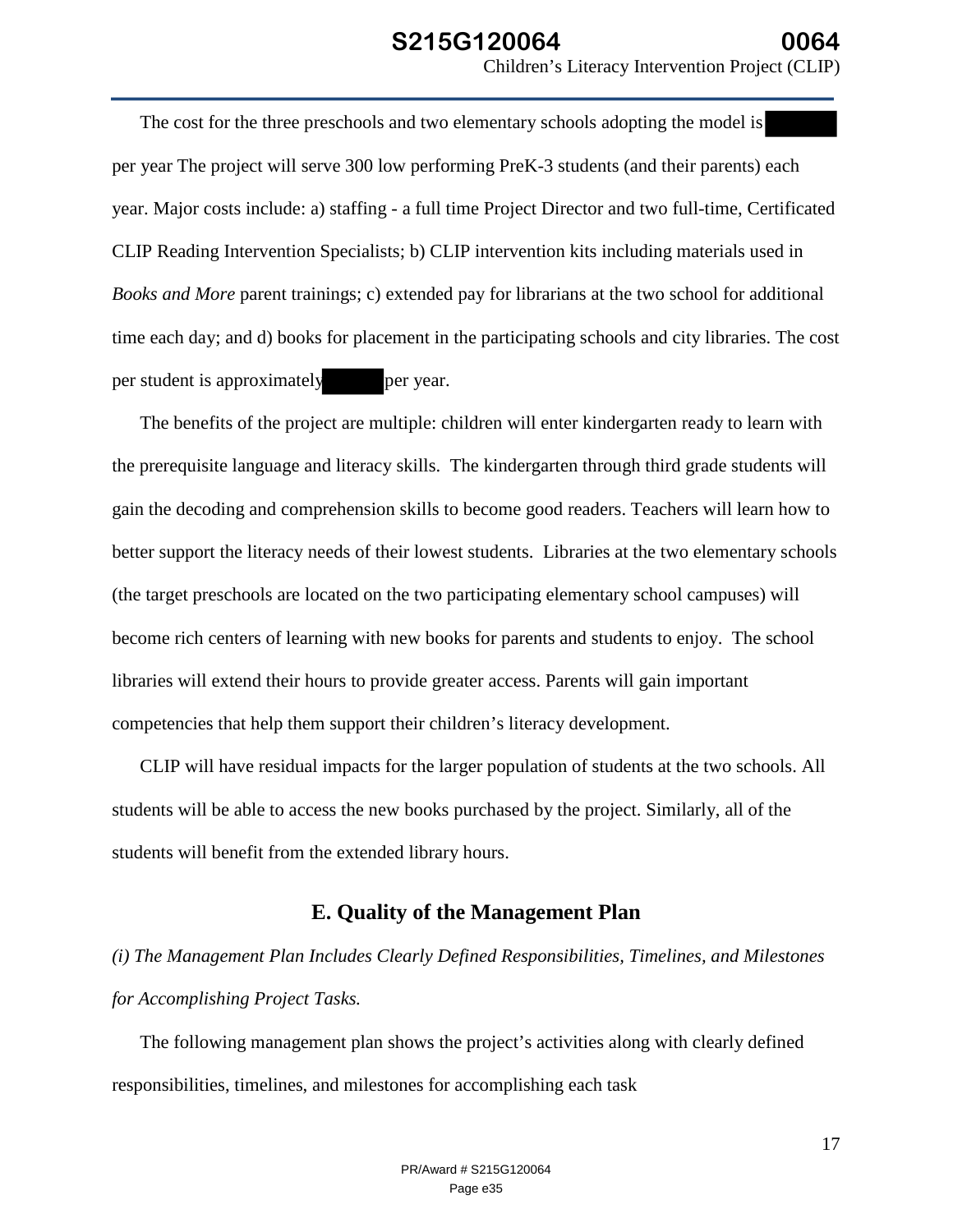Obj. 1.1: Each year, 80% of the students completing the CLIP 12-week program will demonstrate growth in receptive oral language as evidenced by an increase of six standard scores (pre to post) on the PPVT-IV. Obj. 1.2: Each year, students completing the CLIP 12week program will demonstrate statistically significantly higher (p<.05) gains than non-participating students in their own classrooms in early reading skills and abilities as measured by the (DIBELS) sixth edition. Obj. 1.3: Each year, 80% of the second and third grade students completing the CLIP 12-week program will demonstrate grade level reading proficiency as measured by the CST.

| <b>Major Tasks</b>                                | <b>Milestones for Each Task</b>           | <b>Responsible Staff</b>  | <b>Timelines</b>     |
|---------------------------------------------------|-------------------------------------------|---------------------------|----------------------|
| a. Hire project staff and contractors             | a. Project Director, Two Intervention     | a. Superintendent         | a. $10/30/12$        |
| b. Begin professional development program         | Specialists, and contractors in place     | b. Project Director       | b. $12/1/12$ Ongoing |
| c. Preliminary assessment of students with        | b. Trained PreK-3 grade teachers          | and Intervention          | c. $1/7/13$ Ongoing  |
| PPVT, PALs and DIBELS - development of            | c. Individual children assessment reports | Specialists               | d. $1/7/13$ Ongoing  |
| individualized student and classroom profiles for | identifying eligible, low performing      | c. Project Director,      | e. $2/4/13$ Ongoing  |
| parents and teachers as appropriate               | students                                  | Intervention              | with semi-annual     |
| d. Upload student assessment data into the CLIP   | d. Individual student learning plans and  | Specialists               | assessments          |
| Student Data System and use it to monitor         | parent notification of CLIP eligibility   | d. Project Evaluator      | f. $3/4/13$ Ongoing  |
| student achievement.                              | e. Completion of each of the 12 weekly    | e. Intervention           | with quarterly       |
| e. Begin first cohort of CLIP 12-week             | <b>CLIP</b> units                         | Specialists and           | trainings on CLIP    |
| interventions - four students from each classroom |                                           | <b>Classroom Teachers</b> | data system          |
|                                                   |                                           |                           |                      |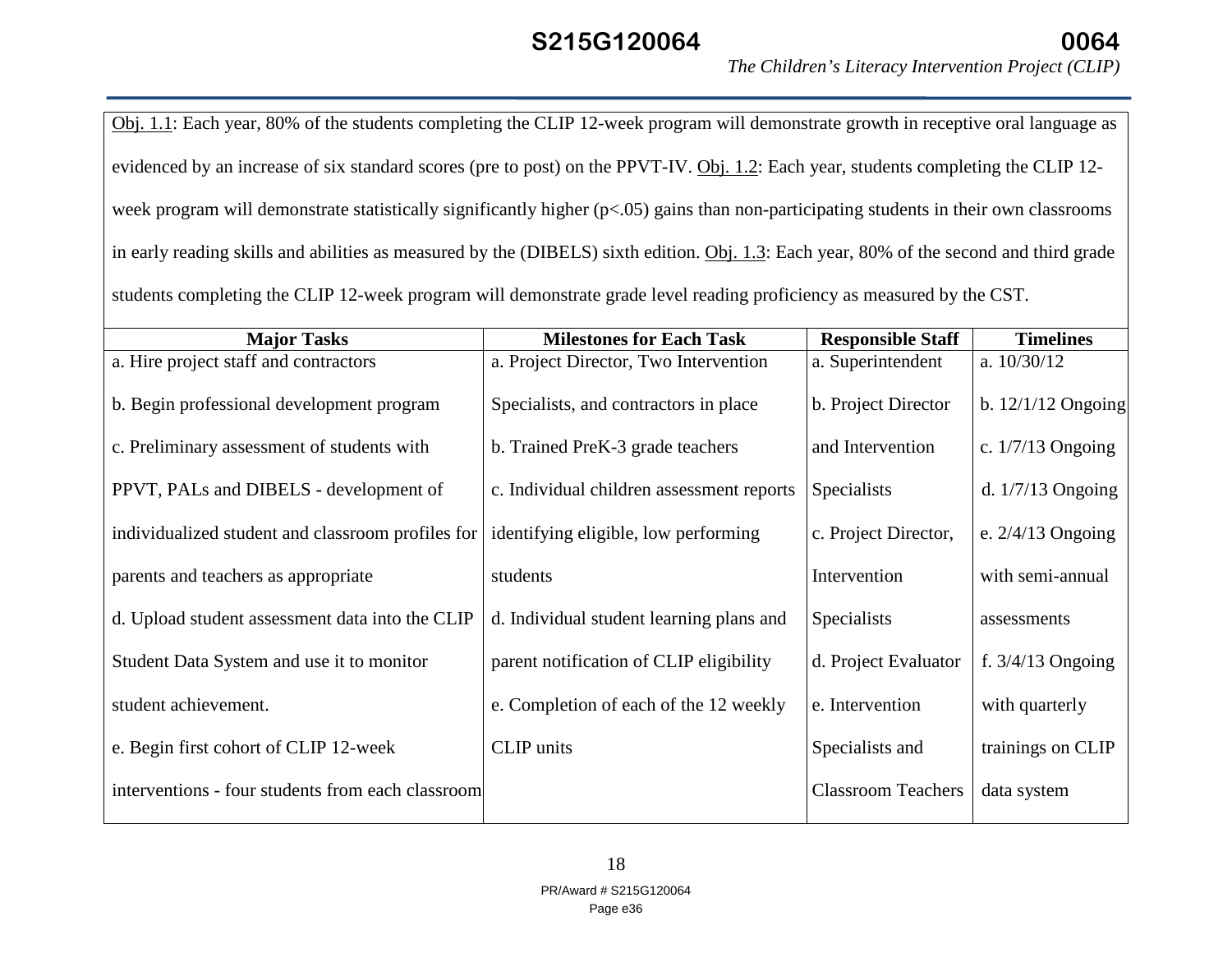Obj. 2.1: Each year, 85% percent of the parents participating in the *Books and More* book distribution program will self-report reading at least four times a week with their child as measured by the CLIP reading logs.

| <b>Major Tasks</b>                                                                        | <b>Milestones for Each Task</b>               | <b>Responsible Staff</b> | <b>Timelines</b>     |
|-------------------------------------------------------------------------------------------|-----------------------------------------------|--------------------------|----------------------|
| a. Purchase high quality books for PreK-3                                                 | a. Books in both school libraries, e-readers  | a. Librarians, Project   | a. $11/30/12$        |
| and place in schools libraries; buy e-readers                                             | for families who cannot access libraries      | Director                 | b. 12/30/12          |
| b. Finalize schedule of monthly Books and                                                 | b. 12 month schedule of parent trainings      | b. Project Director      | c. $2/4/13$ Ongoing  |
| <i>More</i> parent trainings – one at both                                                | c. Literacy bags with materials and bilingual | c. Project Director      | d. $2/4/13$ Ongoing  |
| elementary schools                                                                        | instructions for use by parents and children  | d. Project Director      | e. $2/15/13$ Ongoing |
| c. Prepare CLIP parent literacy bags with                                                 | d. Flyers encouraging parent and children to  | e. Project Director      | monthly              |
| corresponding books for each grade level                                                  | take advantage of the extended library hours  | and Intervention         | f. $4/1/13$ Ongoing  |
| d. Open school libraries after school and                                                 | e. Parents know how to use books to           | <b>Specialists</b>       | with quarterly       |
| during the summer for student and parents to support the literacy needs of their children |                                               | f. Project Evaluator     | reports on book      |
| access books for checkout                                                                 | f. Formative and summative evaluation data    |                          | check out and        |
| e. Begin monthly Books and More trainings                                                 | on the distribution and use of books by       |                          | usage                |
| f. Collect and analyze data from reading logs parents and students                        |                                               |                          |                      |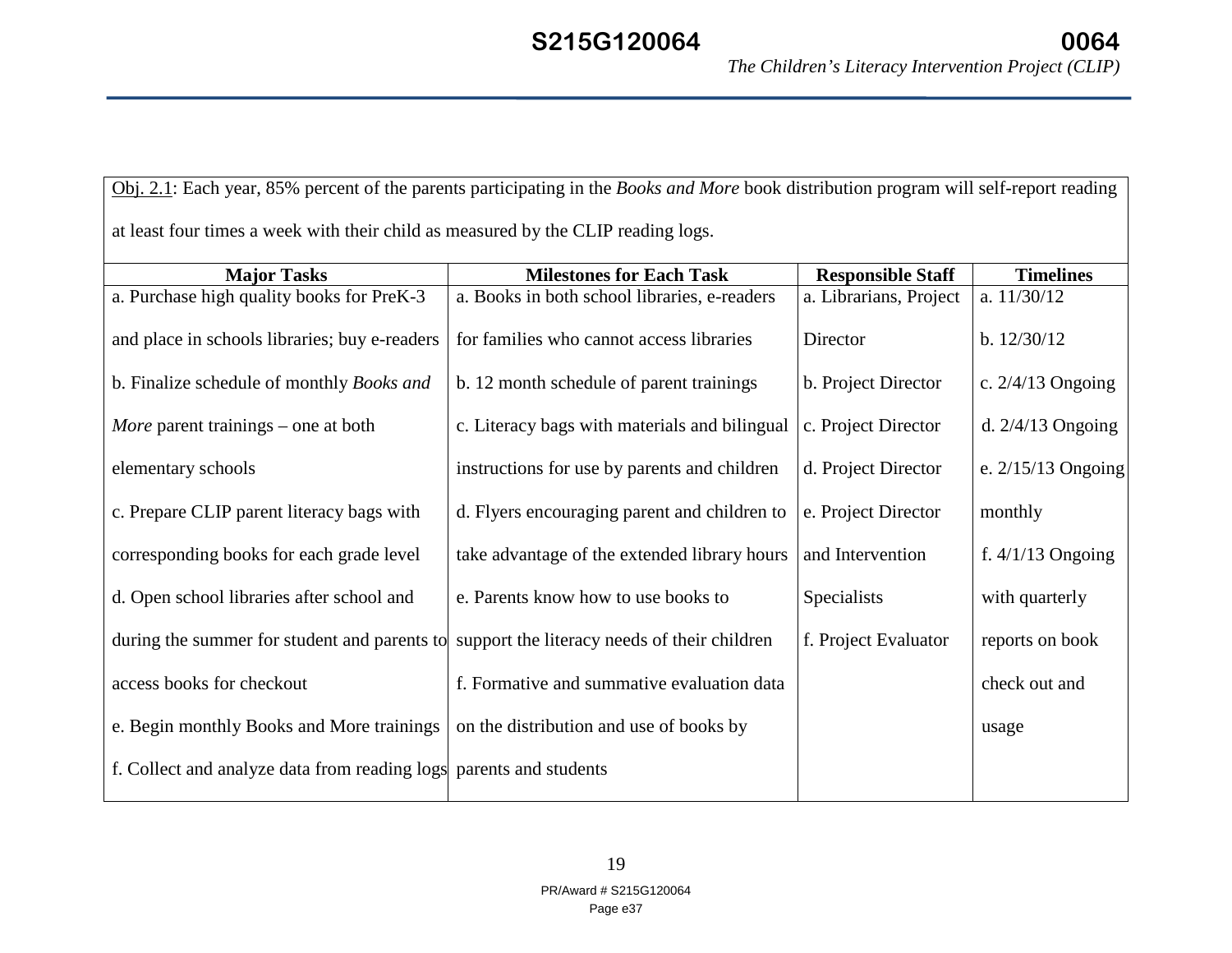**Table 4:** Ninety percent of the CLIP teachers will demonstrate at least ten of the twelve instructional skills during in-classroom intervention session as evidenced by videotaped observations over a two-year period. **Major Tasks Milestones for Each Task Responsible Staff Timelines** a. Schedule monthly professional development targeting CLIP Core instructional competencies b. Full participation by all PreK-3 grade b. Begin professional development workshops c. Begin twice monthly coaching sessions with emphasis on instituting content from workshops d. Videotape teachers in classrooms and during CLIP intervention sessions e. Collect, analyze, and report data on teachers' mastery of core competencies in quarterly and annual evaluation reports f. Begin quarterly meeting of the Evaluation Team focusing on continuous improvement a. 12 month schedule of workshops teachers from each school site c. Teachers gain CLIP core competencies d. Teachers and Intervention Specialists analyze instructional behaviors and coplan modifications as needed e. Feedback sessions showing the effectiveness of professional development sessions f. Continuous improvement plans based on data with recommendations for program improvement a. Project Director b. Project Director and Intervention **Specialists** c. Project Director and Intervention Specialists d. Project Director and Evaluator e. Project Director and Intervention Specialists f. Project Evaluator a. 10/30/12 b. 12/1/12 Ongoing c. 1/7/13 Ongoing d. 4/1/13 Ongoing e. 4/1/13 Ongoing f. 3/15/13 Ongoing with quarterly report g. 4/15/13 Ongoing with quarterly report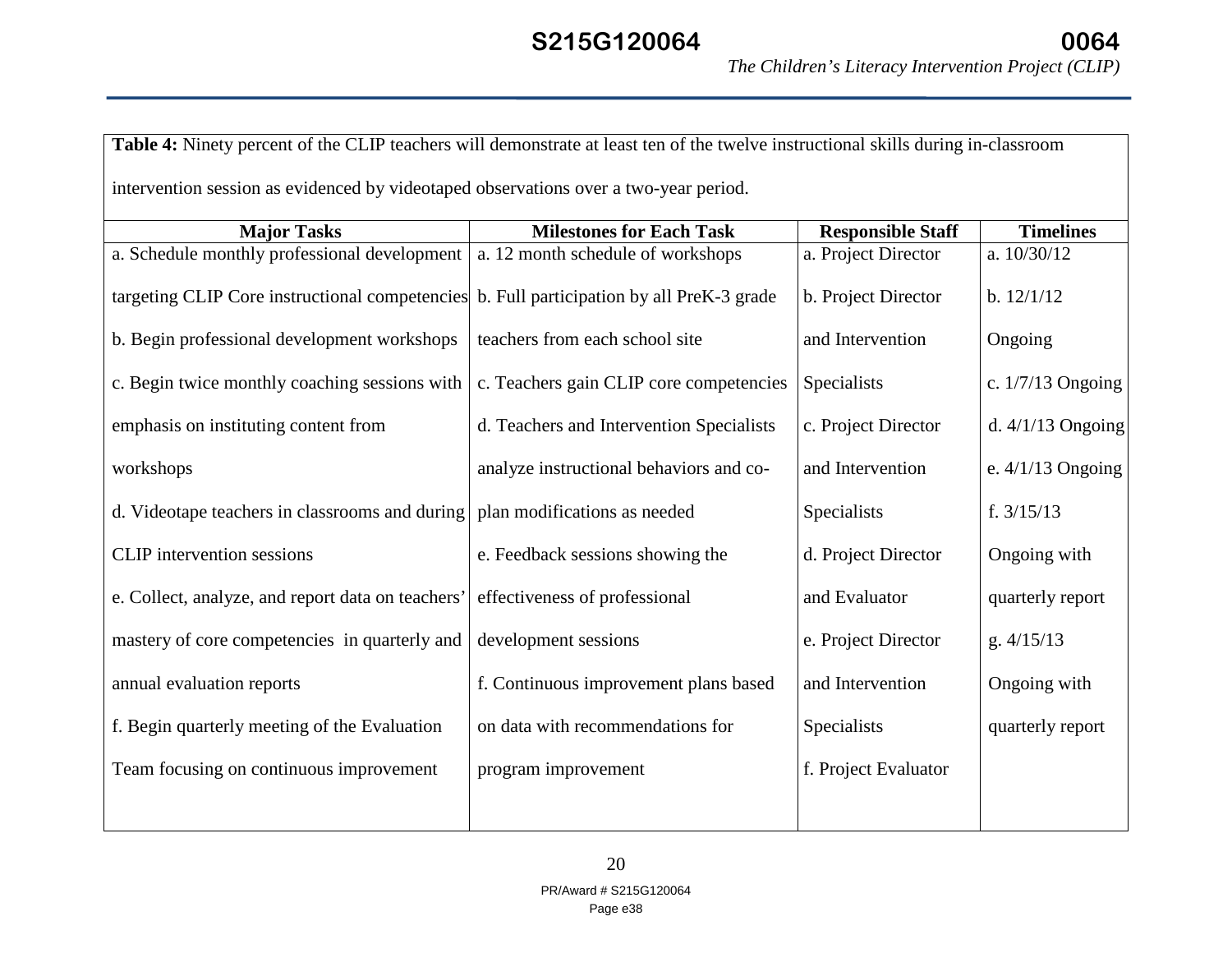*(ii) The Project Director and Other Key Project Personnel are Appropriate and Adequate to Meet the Objectives of the Proposed Project.*

Each of the three staff members are full-time (200 days) each year. The Project Director will oversee all of the project's major components and will work directly with classroom teachers and parents in the *Books and More* book distribution activities. The Project Director will have at minimum a masters degree in education and 10 years teaching children how to read. The two CLIP Intervention Specialists will work 200 days each year and. Their responsibilities include: assisting classroom teachers to implement the CLIP intervention, monthly professional development workshops, in-classroom coaching, and co-facilitating *Books and More* book distribution and parent training activities. Intervention Specialists will have master's degrees and state certification as reading specialists. A program evaluator will dedicate 60 days to the project. He/she will have a doctorate, a minimum of 15 years of experience, and must be bilingual (English-Spanish).

#### *(iii) There are Mechanisms for Ensuring High-Quality Products and Services.*

CLIP has several mechanisms that ensure high-quality products and services. They include:

- 1. Professional Development: CLIP has defined 13 teacher competencies. Professional development workshops and the coaching process seek to develop these instructional behaviors. Classroom observations of teaching, including the periodic use of videoing, verifies that the correct pedagogy is being used during the intervention sessions.
- 2. Intervention Guides: CLIP is an established program with pre-packaged materials and activities for use in the classroom intervention and *Books and More* components. Each activity has an accompanying fidelity checklist. The fidelity checklist is used by those implementing the classroom interventions as a roadmap that lists each activity and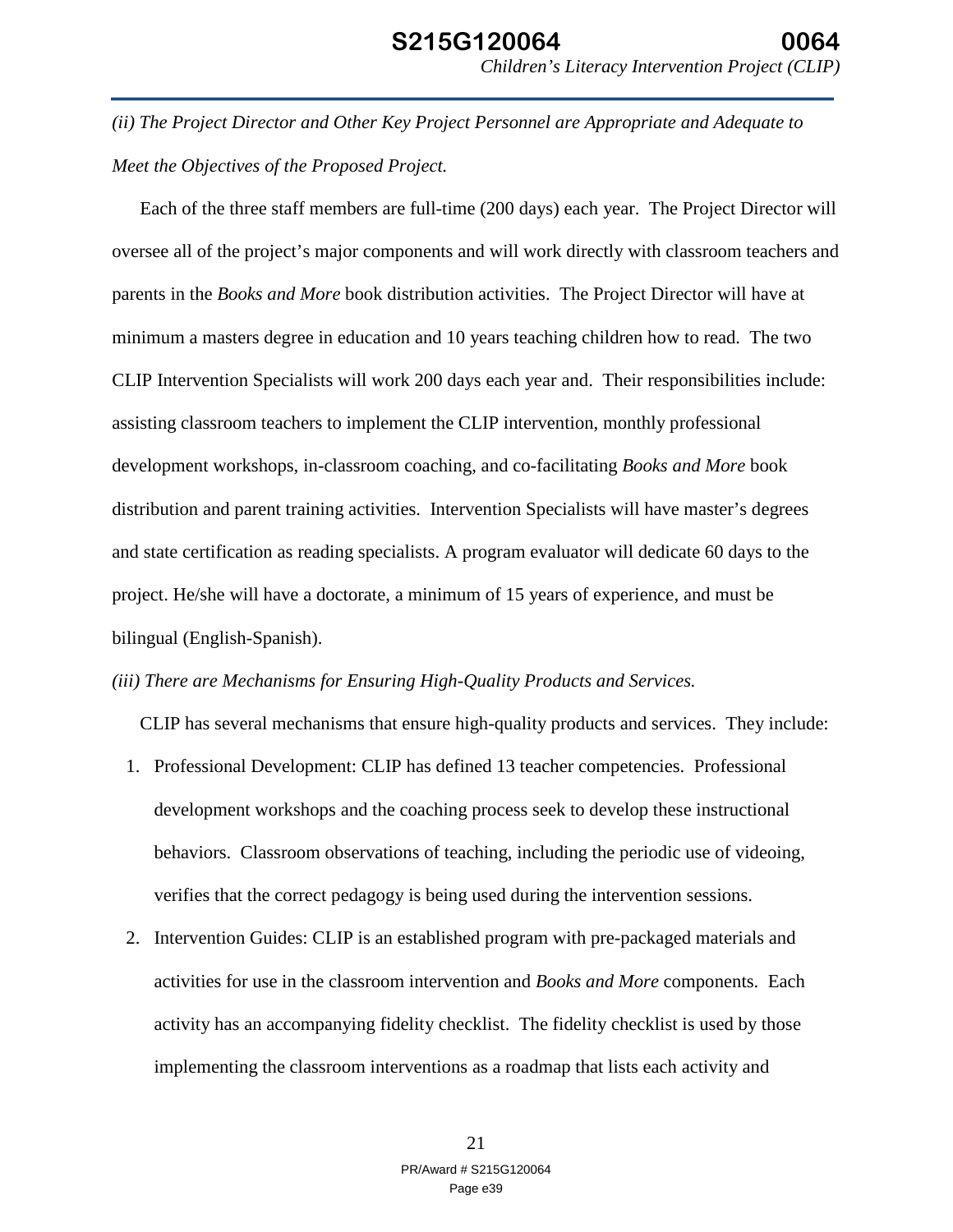expected student outcomes. Data from the fidelity checklists are uploaded into the CLIP data system. The Project Director monitors data to ensure the intervention program and *Books and More* are properly implemented.

- 3. Formative evaluation: There is a rigorous formative evaluation component that monitors the quality of program services. Formative evaluation activities include: a) workshop evaluations of all professional development sessions; b) evaluation of *Books and More* sessions; c) reading logs by which parents report their use of books and materials; and d) key informant and focus group interviews with project staff, parents, teachers, and a group of second and third grade children.
- 4. Continuous Improvement: An evaluation team consisting of project stakeholders meets quarterly to analyze formative evaluation data. The goal of this process is to monitor the quality of project services and products. Data are used to make decisions about appropriate changes that may be needed. Plans are drawn up and implemented which are subsequently re-evaluated to determine if the changes had the desired effects.

### **F. Quality of the Project Evaluation**

*(i) CLIP Uses of Objective Measures that are Clearly Related to Outcomes.*

The evaluation uses standardized measures and appropriate analyzes to determine the extent to which the targeted outcomes (which are embedded in the objectives) are achieved. The outcomes are feasible and are aligned with those achieved in previous CLIP implementations. The measures were chosen because they have established validity and reliability. The PPVT-4, PALs, and DIBELS are used in several national studies. The following table provides an overview of the measures, timelines, and types of analyses (quantitative and qualitative) used to determine the extent to which each outcome is achieved: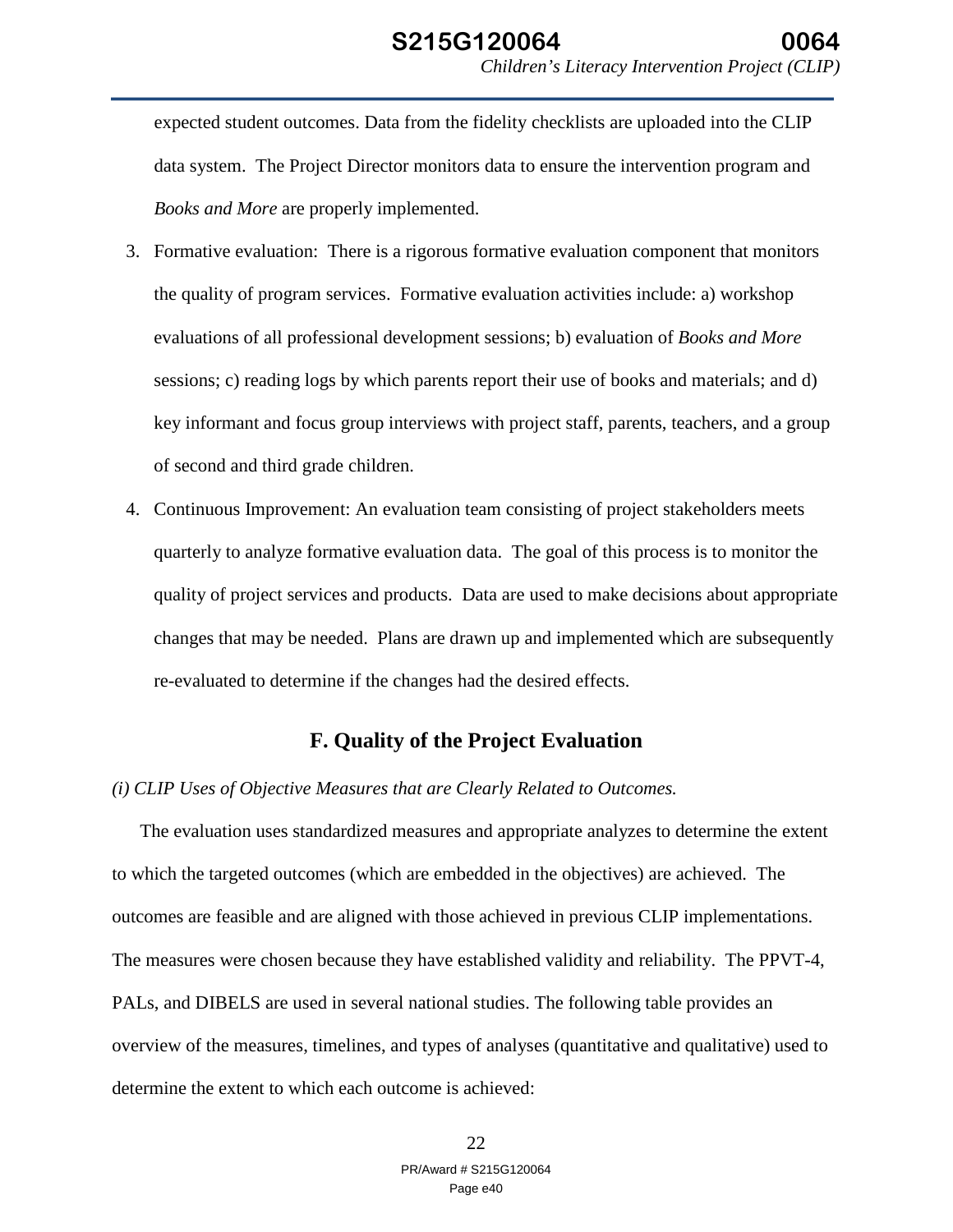# **S215G120064 0064**

*Children's Literacy Intervention Project (CLIP)*

| <b>Outcomes</b>                                             | <b>Measures</b>        | <b>Timelines</b> | <b>Analyses</b> |
|-------------------------------------------------------------|------------------------|------------------|-----------------|
| Objective 1.1: Each year, 80% of students                   | Peabody                | Administered     | Dependent       |
| completing the 12-week program will                         | Picture                | fall and spring  | samples test of |
| demonstrate growth in receptive oral language as            | Vocabulary             | of each year     | significance    |
| evidenced by an increase of 6 standard scores               | Test (PPVT-4)          |                  | (quantitative)  |
| Outcome-based Objective 1.2: Each year, students Dynamic    |                        | Administered     | Analysis of     |
| completing the 12-week program will                         | Indicators of          | fall and spring  | Variance        |
| demonstrate significantly higher $(p<.05)$ gains            | <b>Basic Early</b>     | of each year     | (quantitative)  |
| than non-participating students in their own                | <b>Literacy Skills</b> |                  |                 |
| classrooms in early reading skills and abilities            | (DIBELS-6)             |                  |                 |
| Outcome-based Objective 1.3: Each year, 80% of              | California             | Administered     | Dependent       |
| students completing CLIP 12-week program will               | <b>Standards Test</b>  | spring of each   | samples test of |
| demonstrate grade level reading proficiency                 | (CST)                  | year             | significance    |
|                                                             |                        |                  | (quantitative)  |
| Outcome-based Objective 2.1: Each year, 85% of CLIP reading |                        | Maintained by    | Descriptives,   |
| the parents participating in the Books and More             | logs                   | parents and      | frequencies     |
| book distribution program will self-report reading          |                        | submitted        | (quantitative)  |
| at least four times a week with their child                 |                        | monthly          |                 |
| Outcome-based Objective 3.1: 90% of CLIP                    | Videotaped             | Observed         | Content         |
| teachers will demonstrate at least 10-12                    | observations           | monthly and      | analysis        |
| instructional skills during in-classroom                    |                        | videotaped       | (qualitative)   |
| intervention session as evidenced by videotaped             |                        | twice annually   |                 |
| observations over a two-year period                         |                        |                  |                 |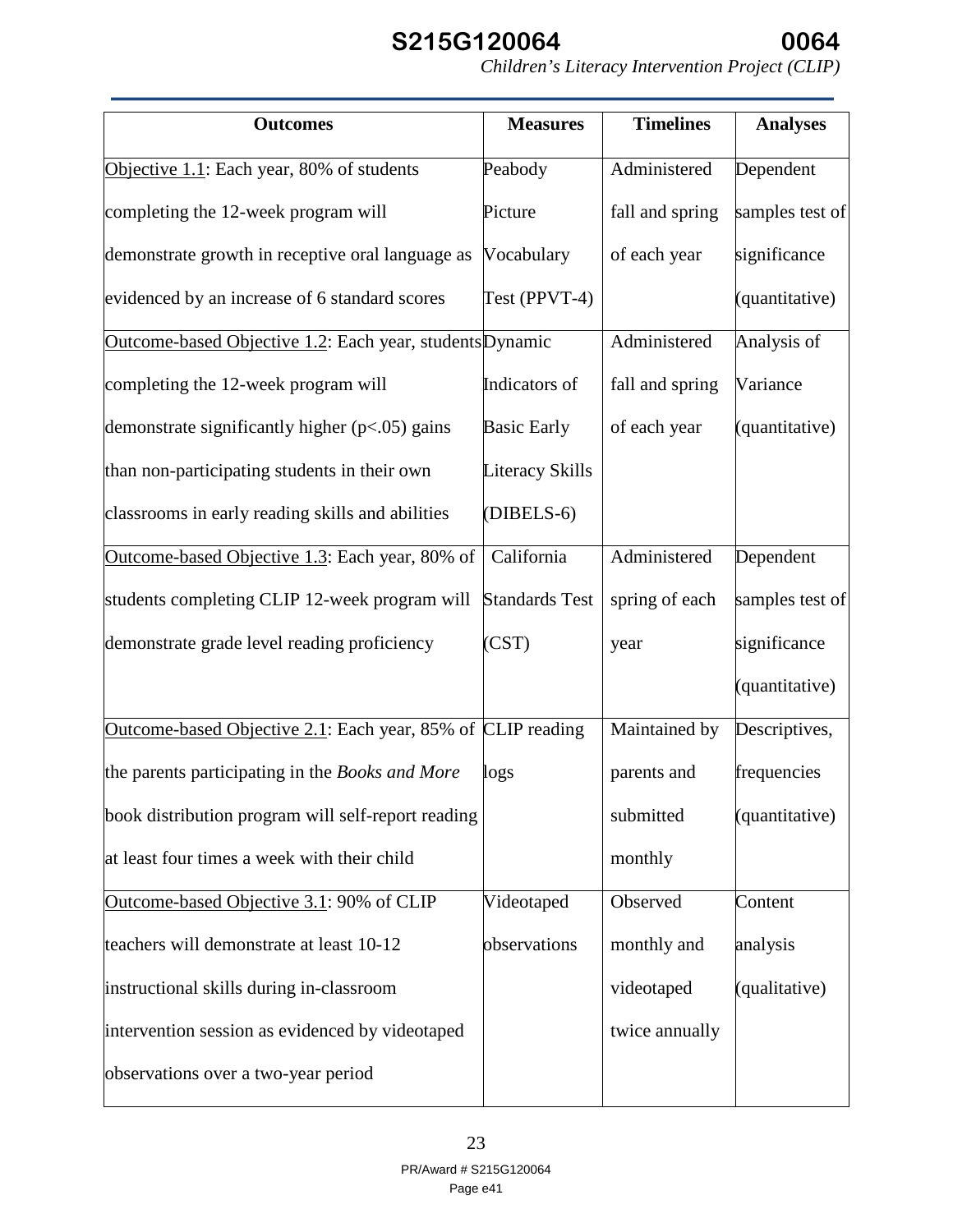*(ii) The Evaluation Provides Performance Feedback and an Assessment of Achieving Outcomes.*

CLIP's process evaluation provides data to periodically assess the project's progress toward achieving the intended outcomes. Key to this effort is the use of the CLIP data system which maintains attendance and assessment information. The online database is updated weekly with data on student participation in intervention sessions, parent's attendance at *Books and More* trainings, and the number of books read (CLIP reading logs). Using the CLIP data system, evaluators produce individual and classroom profiles that monitor students' progress. The profiles provide an overview of students' oral language and pre-reading abilities. The following is a picture of a CLIP classroom profile

| N  | <b>Site</b>   | <b>Status</b> | Name                                                                                       | <b>DOB</b> | Age on<br>12/2/07 |     | SS Pre PALS UP PALS | <b>LOW</b>   | <b>PPVT Comments</b> |
|----|---------------|---------------|--------------------------------------------------------------------------------------------|------------|-------------------|-----|---------------------|--------------|----------------------|
|    |               |               | Children in the PPVT- III Lowest Quartile who Can Recognize Two or Fewer Letters           |            |                   |     |                     |              |                      |
|    |               |               | Color guide for Standard Scores, Pals PreK Scores: Red = Low, Blue = Average, Green = High |            |                   |     |                     |              |                      |
|    | Sample Site A | Treatment     | Sample Child 1                                                                             | 10/24/2003 | 4                 | 72  | 0                   | 0            |                      |
| 2  | Sample Site A | Treatment     | Sample Child 2                                                                             | 6/18/2003  | 4                 | 100 | 3                   | 3            |                      |
| 3  | Sample Site A | Treatment     | Sample Child 3                                                                             | 5/8/2003   | 4                 | 98  | 0                   | 0            |                      |
| 4  | Sample Site A | Treatment     | Sample Child 4                                                                             | 9/13/2003  | 4                 | 65  |                     |              |                      |
| 5  | Sample Site A | Treatment     | Sample Child 5                                                                             | 8/19/2003  | 4                 | 92  | 26                  | 22           |                      |
| 6  | Sample Site A | Treatment     | Sample Child 6                                                                             | 10/30/2003 | 4                 | 109 | 15                  | 9            |                      |
|    | Sample Site A | Treatment     | Sample Child 7                                                                             | 11/24/2003 | 4                 | 93  | 5                   | 5            |                      |
| 8  | Sample Site A | Treatment     | Sample Child 8                                                                             | 6/9/2003   | 4                 | 53  |                     |              |                      |
| 9  | Sample Site A | Treatment     | Sample Child 9                                                                             | 11/19/2003 | 4                 | 69  |                     | $\mathbf{0}$ |                      |
| 10 | Sample Site A | Treatment     | Sample Child 10                                                                            | 10/29/2003 | 4                 | 63  | 3                   | 0            |                      |

**Picture 2: - Sample CLIP Data System Class Profile** 

The Evaluation Team meets monthly to examine data reports and findings from CLIP intervention fidelity checklists, evaluation of professional development sessions and parent trainings, and ongoing key informant and focus groups with school principals, teachers, parents, and students. The process evaluation process is linked to continuous improvement. The goal of